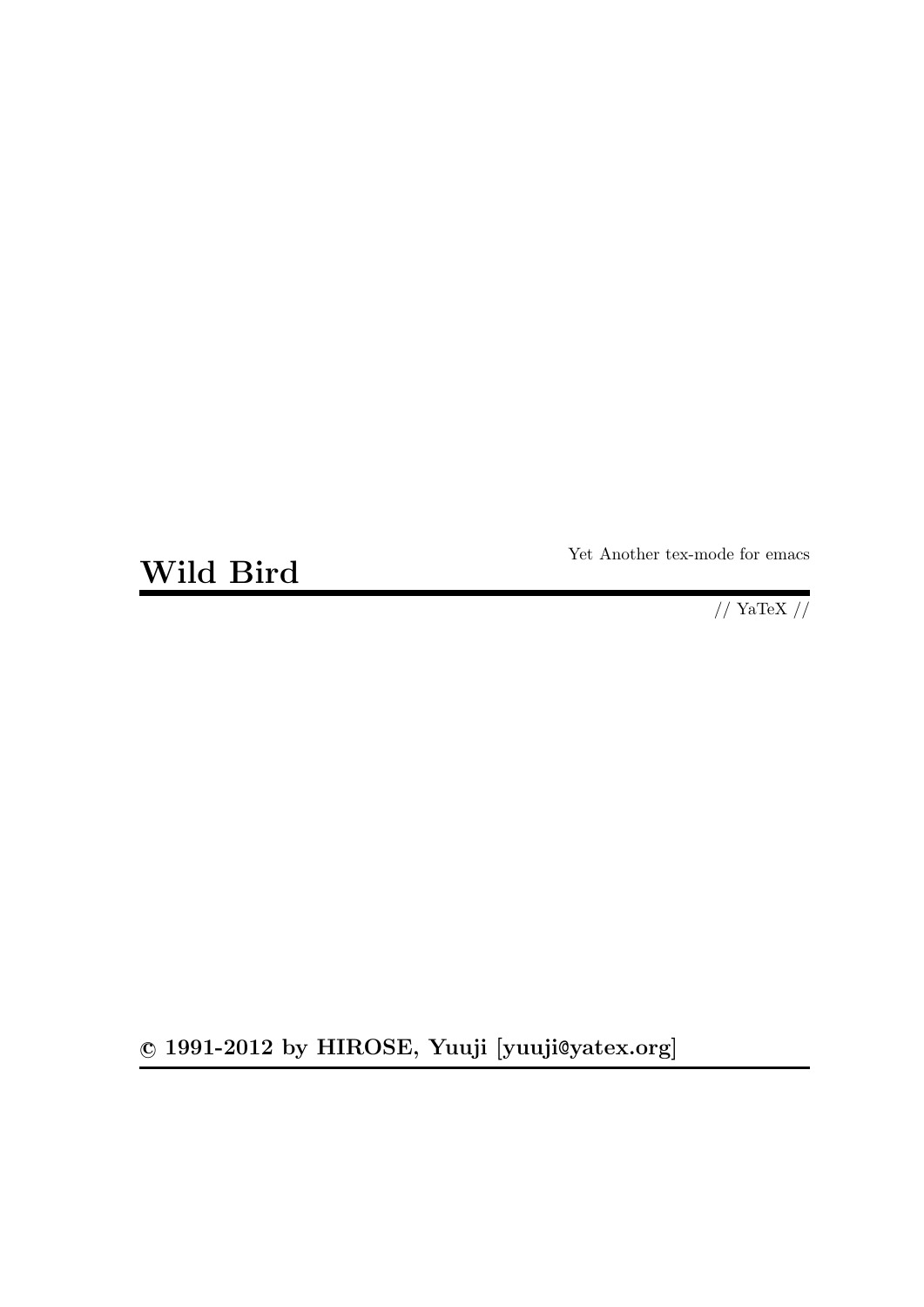# **1 What is YaTeX?**

YaTeX automates typesetting and previewing of LaTeX and enables completing input of LaTeX mark-up command such as \begin{}.\end{}.

YaTeX also supports Demacs which runs on MS-DOS(386), Mule (Multi Language Enhancement to GNU Emacs), and latex on DOS.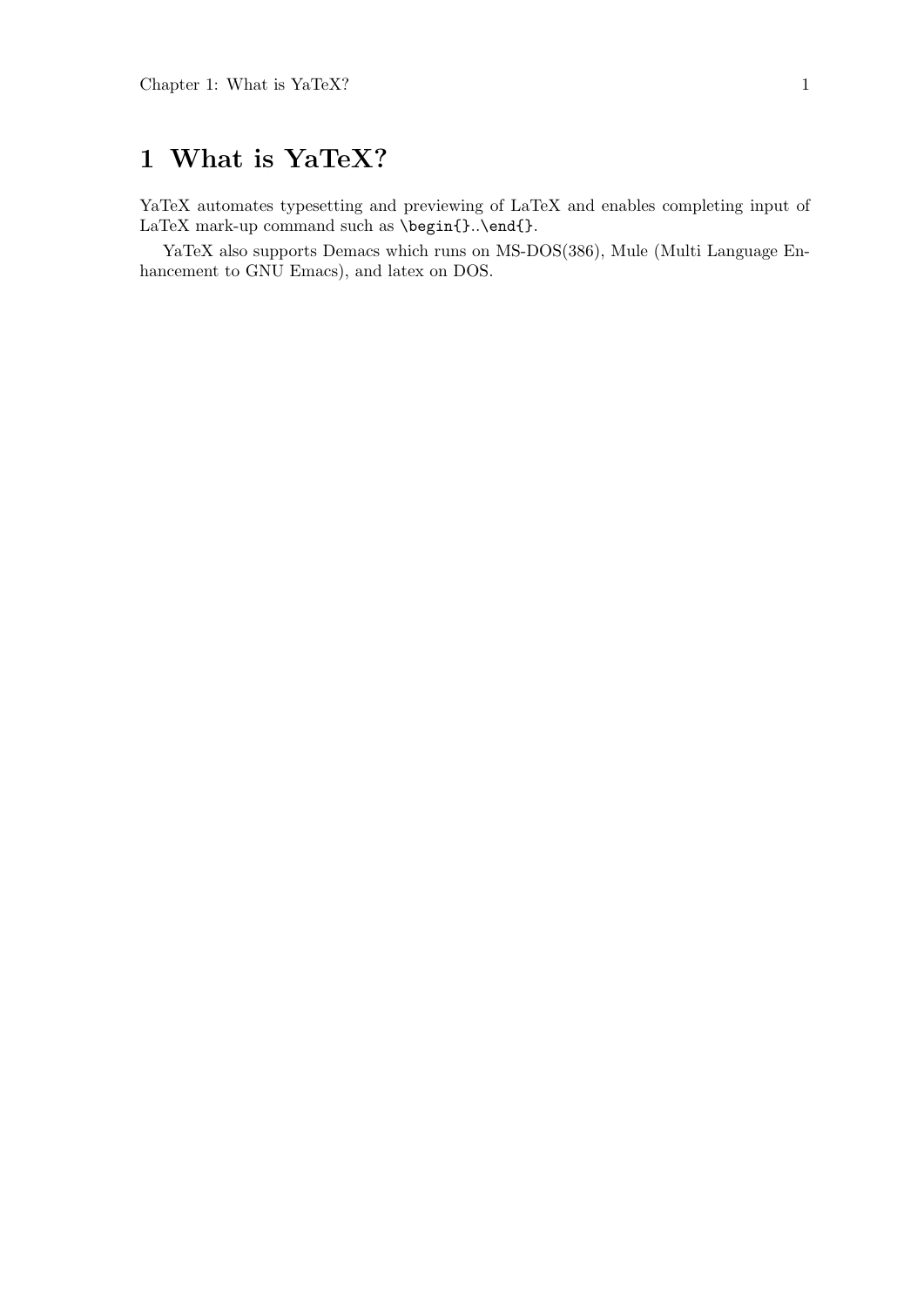# **2 Main features**

- *•* Invocation of typesetter, previewer and related programs(*C-c t*)
- *•* Typesetting on static region which is independent from point
- *•* Semiautomatic replacing of \includeonly
- *•* Jumping to error line(*C-c '*)
- *•* Completing-read of LaTEX commands such as \begin{}, \section etc. (*C-c b*, *C-c s*, *C-c l*, *C-c m*)
- Enclosing text into LaT<sub>E</sub>X environments or commands (*AboveKeyStrokes* after region setting)
- *•* Displaying the structure of text at entering sectioning commands
- Lump shifting of sectioning commands (Section 6.2.1 [view-sectioning], page 11)
- Learning unknown/new LaT<sub>EX</sub> commands for the next completion
- Argument reading with a guide for complicated LaT<sub>EX</sub> commands
- Generating argument-readers for new/unsupported commands('yatexgen')
- *•* Quick changing or deleting of LaTEX commands(*C-c c*, *C-c k*)
- *•* Jumping from and to inter-file, begin<->end, ref<->label(*C-c g*)
- *•* Blanket commenting out or uncommenting (*C-c* >, *C-c* <, *C-c ,*, *C-c .*)
- *•* Easy input of accent mark, math-mode's commands and Greek letters (*C-c a*, *;*, *:*)
- Online help for the popular LaT<sub>E</sub>X commands  $(C-c, C-c)$
- *•* Document files hierarchy browser (*C-c d*)
- Adding automatically \usepackage corresponding to inputting LaTeX macro with completion
- Allow you to forget creating \label{}s, \ref{} or \cite{} completion automatically generate labels.
- **\includegraphics by Drag&Drop of image file**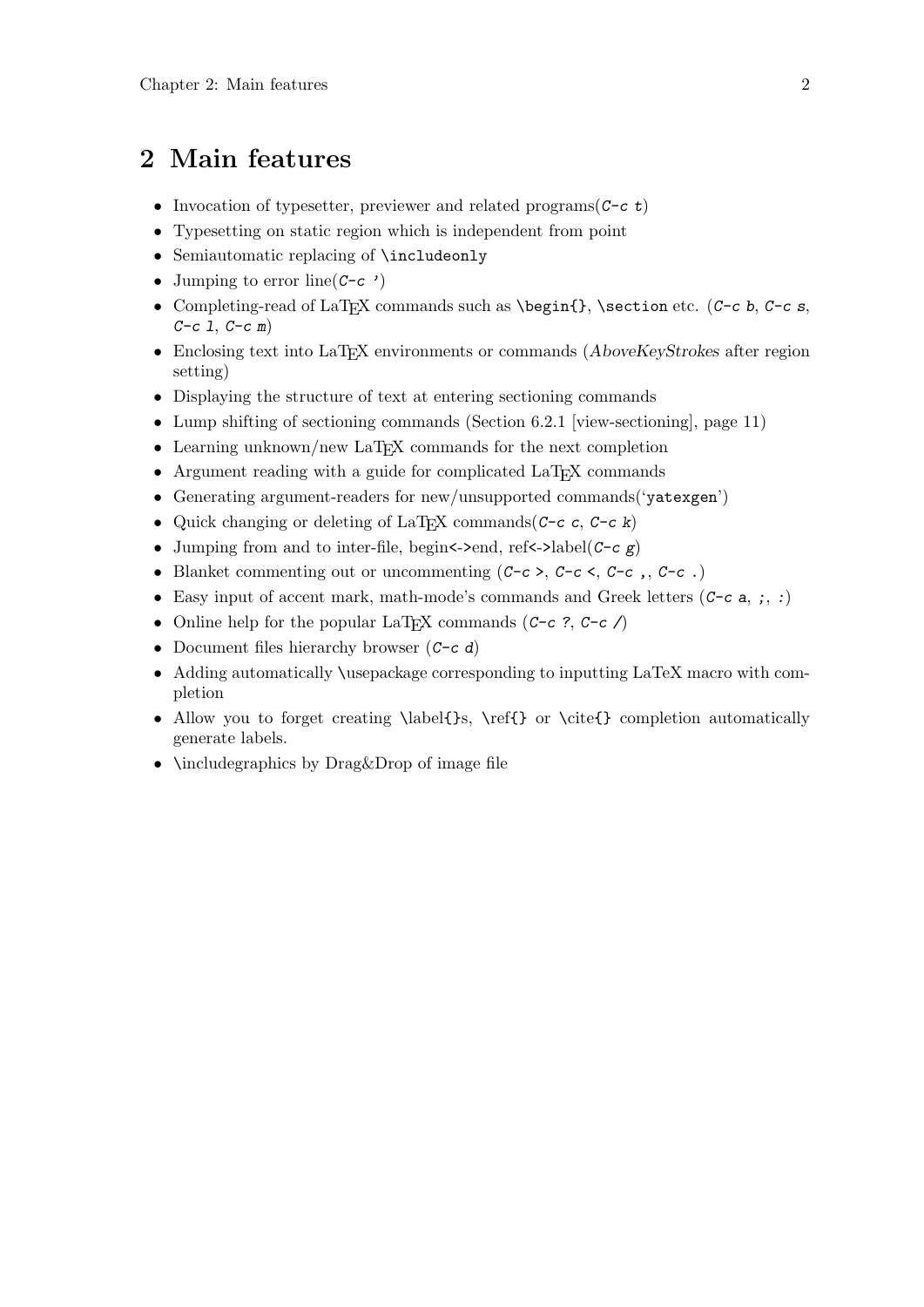# **3 Installation**

Put next two expressions into your '"/.emacs'.

(setq auto-mode-alist (cons (cons "\\.tex\$" 'yatex-mode) auto-mode-alist)) (autoload 'yatex-mode "yatex" "Yet Another LaTEX mode" t)

Next, add certain path name where you put files of YaTeX to your load-path. If you want to put them in '~/src/emacs', write

```
(setq load-path
      (cons (expand-file-name "~/src/emacs") load-path))
```
in your '~/.emacs'

Then, yatex-mode will be automatically loaded when you visit a file which has extension '.tex'. If yatex-mode is successfully loaded, mode string on mode line will be turned to "YaTeX".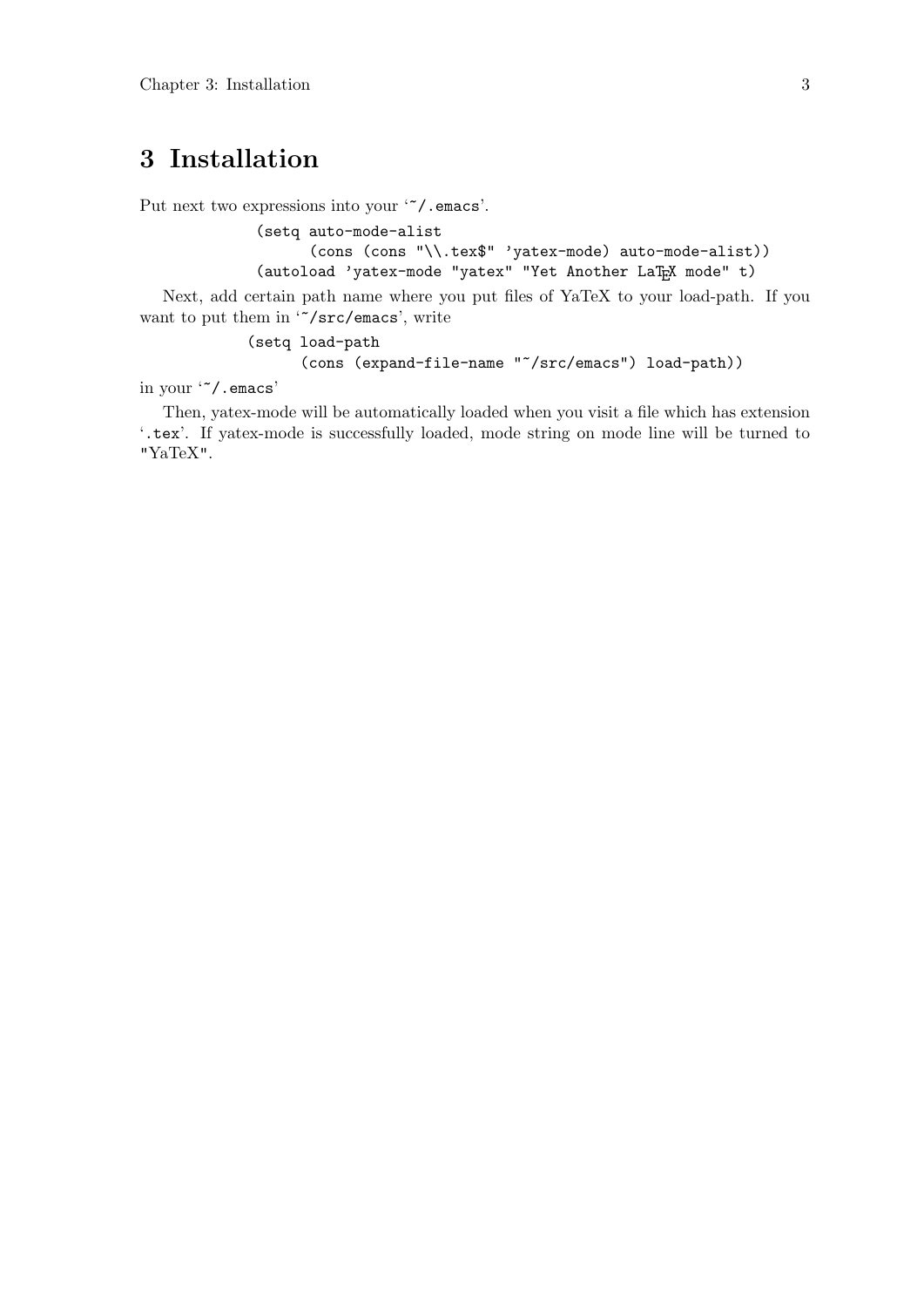# **4 Typesetting**

The prefix key stroke of yatex-mode is *C-c* (Press 'C' with Control key) by default. If you don't intend to change the prefix key stroke, assume all *[prefix]* as *C-c* in this document. These key strokes execute typeset or preview command.

| [ $prefixJ t j$ ] |  | invoke typesetter                                                                                |
|-------------------|--|--------------------------------------------------------------------------------------------------|
| [ $prefix]$ t r   |  | invoke typesetter on region                                                                      |
| [prefix] t e      |  | 'on-the-fly preview' on current environment or whole portion of current<br>formulas in math-mode |
| [prefix] t d      |  | invoke dvipdfmx after successful typesetting                                                     |
| $[prefix]$ t k    |  | $\ldots$ kill current type<br>setting process                                                    |
| $[prefix]$ t b    |  | $\ldots$ invoke bibtex                                                                           |
| [prefix] t i      |  | $\ldots$ invoke makeindex                                                                        |
| [prefix] t d      |  | $\ldots$ invoke latex && dvipdfmx                                                                |
| [prefix] t p      |  | preview                                                                                          |
| $[prefix]$ t 1    |  | $\ldots$ lpr dvi-file                                                                            |
| $[prefix]$ t s    |  | search current string on xdvi-remote                                                             |

# **4.1 Calling typesetter**

Typing *[prefix] t j*, the current editing window will be divided horizontally when you invoke latex command, and log message of LaTEX typesetting will be displayed in the other window; called typesetting buffer. The typesetting buffer automatically scrolls up and traces LaTEX warnings and error messages. If you see latex stopping by an error, you can send string to latex in the typesetting buffer.

If an error stops the LaTEX typesetting, this key stroke will move the cursor to the line where LaT<sub>E</sub>X error is detected.

*[prefix] ' ([prefix]*+*single quotation)* . . . jump to the previous error or warning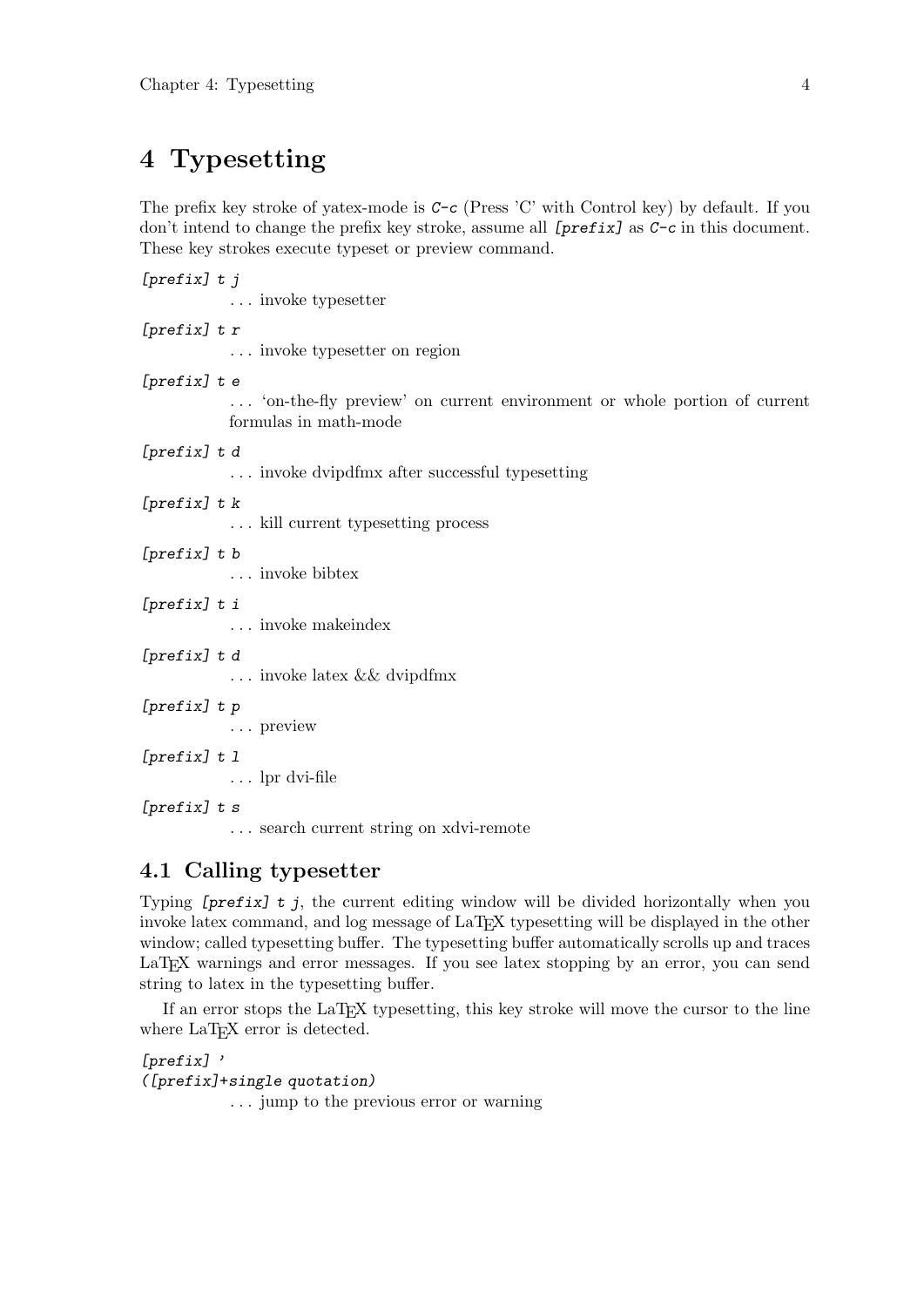If you find a noticeable error, move to the typesetting buffer and move the cursor on the line of error message and type *SPACE* key. This makes the cursor move to corresponding source line.

YaTeX-typeset-region invoked by *[prefix]* tr call typesetter for region. The region is specified by standard point and mark, or by %#BEGIN and %#END marks. Selected region will be copied to the temporary file 'texput.tex' with the same preamble as the main file of current editing sources. Be sure to put all local macro settings in preamble, not after \begin{document}. The method of specification of the region is shown in the section See Chapter 5 [%#notation], page 6.

The documentclass for typeset-region is the same as that of editing file if you edit one file, and is the same as main file's if you edit splitting files.

The *[prefix] te* key automatically marks current inner environment or inner math mode or paragraph, and then call typeset-region with marked region. This is convenient to quick view of current tabular environment or current editing formulas. If running Emacs has the ability of displaying images, typeset image will be shown in the next window. Further more, if you modify the content within that environment, YaTeX performs 'on-the-fly' preview that automatically update preview image as you typed.

If your Emacs does not supply on-the-fly preview, keeping previewer window for 'texput.dvi' is handy for debugging. Since *[prefix] te* selects the inner-most environment as region, it is not suitable for partial typesetting of doubly or more composed environment. If you want to do partial typesetting for a nested environment, use *[prefix] tr* for static-region, which is described in the section See Chapter 5 [%#notation], page 6.

## **4.2 Calling previewer**

*[prefix] t p* invokes the TeX previewer. And if you are using xdvi-remote, which can be controled from other terminals, *[prefix] t s* enables you to search current string at the cursor on the running xdvi window.

## **4.3 Printing out**

When you type  $[preifx]$  t 1, YaTeX asks you the range of dvi-printing by default. You can skip this by invoking it with universal-argument as follows:

```
C-u [prefix] tl
```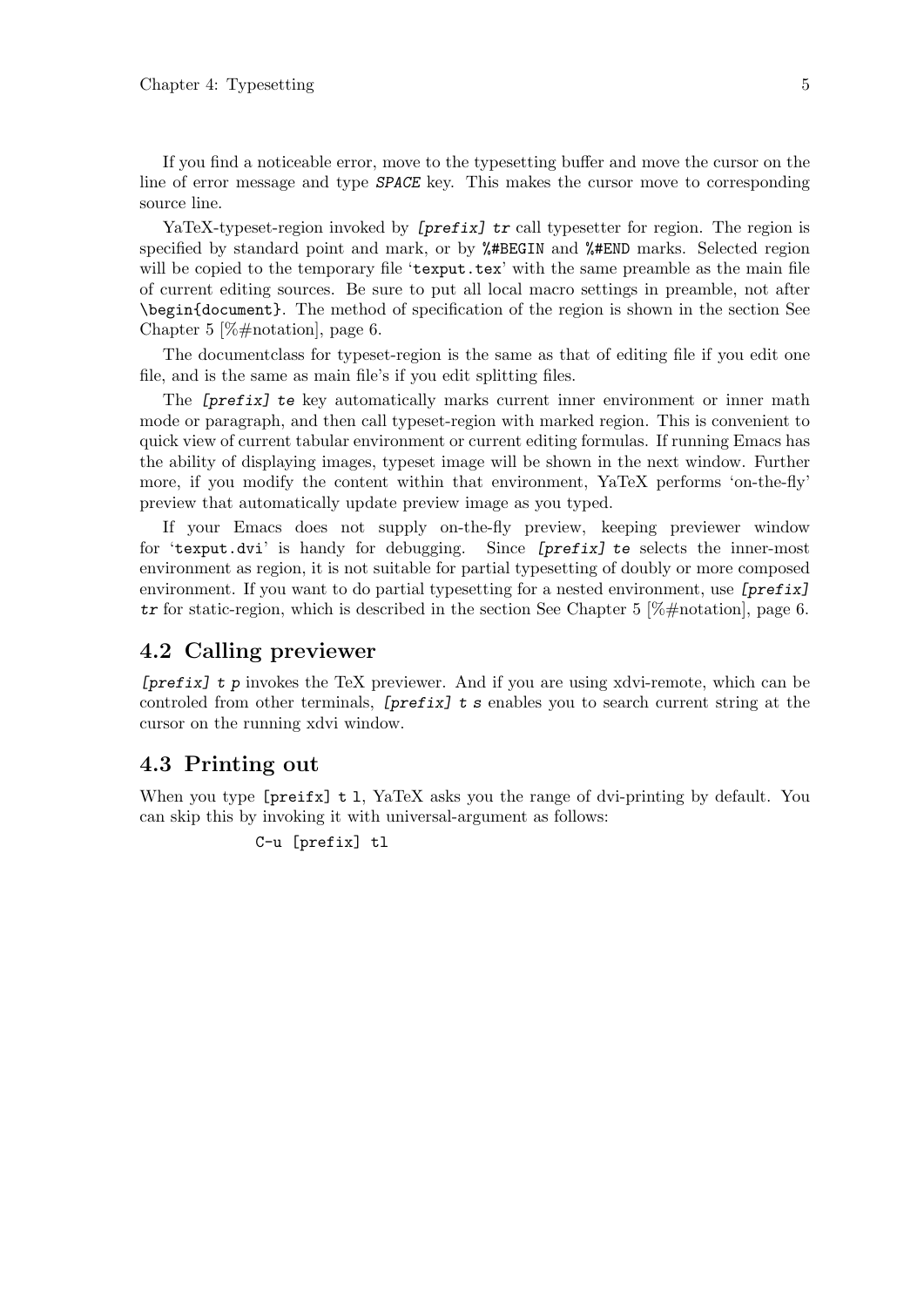# **5 %# notation**

You can control the typesetting process by describing  $\frac{1}{2}$  notations in the source text.

# **5.1 To change the 'latex' command or to split a source text.**

To change the typesetting command, write

#### %#!latex-big

anywhere in the source text. This is useful for changing typesetter.

# **5.2 Splitting input files**

And if you split the source text and edit subfile that should be included from main text.

#### %#!latex main.tex

will be helpful to execute latex on main file from sub text buffer. Since this command line after *%#!* will be sent to shell literally, next description makes it convenient to use ghostview as dvi-previewer.

#### %#!latex main && dvi2ps main.dvi > main

Note that YaTeX assumes the component before the last period of the last word in this line as base name of the main LaT<sub>EX</sub> source. The  $*$  notation in this line is replaced by main file name, and  $\chi$ r replaced by root name of main file name. If you specify  $\chi$  or  $\chi$ r, YaTeX always ask you the name of main file at the first typesetting.

To make best use of the feature of inter-file jumping by *[prefix] g* (see Chapter 9 [Cursor jump], page 17), take described below into consideration.

- You can put split texts in sub directory, but not in sub directory of sub directory.
- In the main text, specify the child file name with relative path name such as \include{chap1/sub}, when you include the file in a sub-directory.
- In a sub-text, write  $%$ #!latex main.tex even if 'main.tex' is in the parent directory(not  $\%$ #!latex ../main.tex).

## **5.3 Static region**

Typeset-region by *[prefix] tr* passes the region between point and mark to typesetting command by default. But when you want to typeset static region, enclose the region by %#BEGIN and %#END as follows.

## %#BEGIN TheRegionYouWantToTypesetManyTimes %#END

This is the rule of deciding the region.

- 1. If there exists  $\% \# \text{BEGIN}$  before point,
	- 1. If there exists  $\% \#END$  after  $\% \# BEGIN$ ,
		- From %#BEGIN to %#END.
	- 2. If %#END does not exist after %#BEGIN,
		- *•* From %#BEGIN to the end of buffer.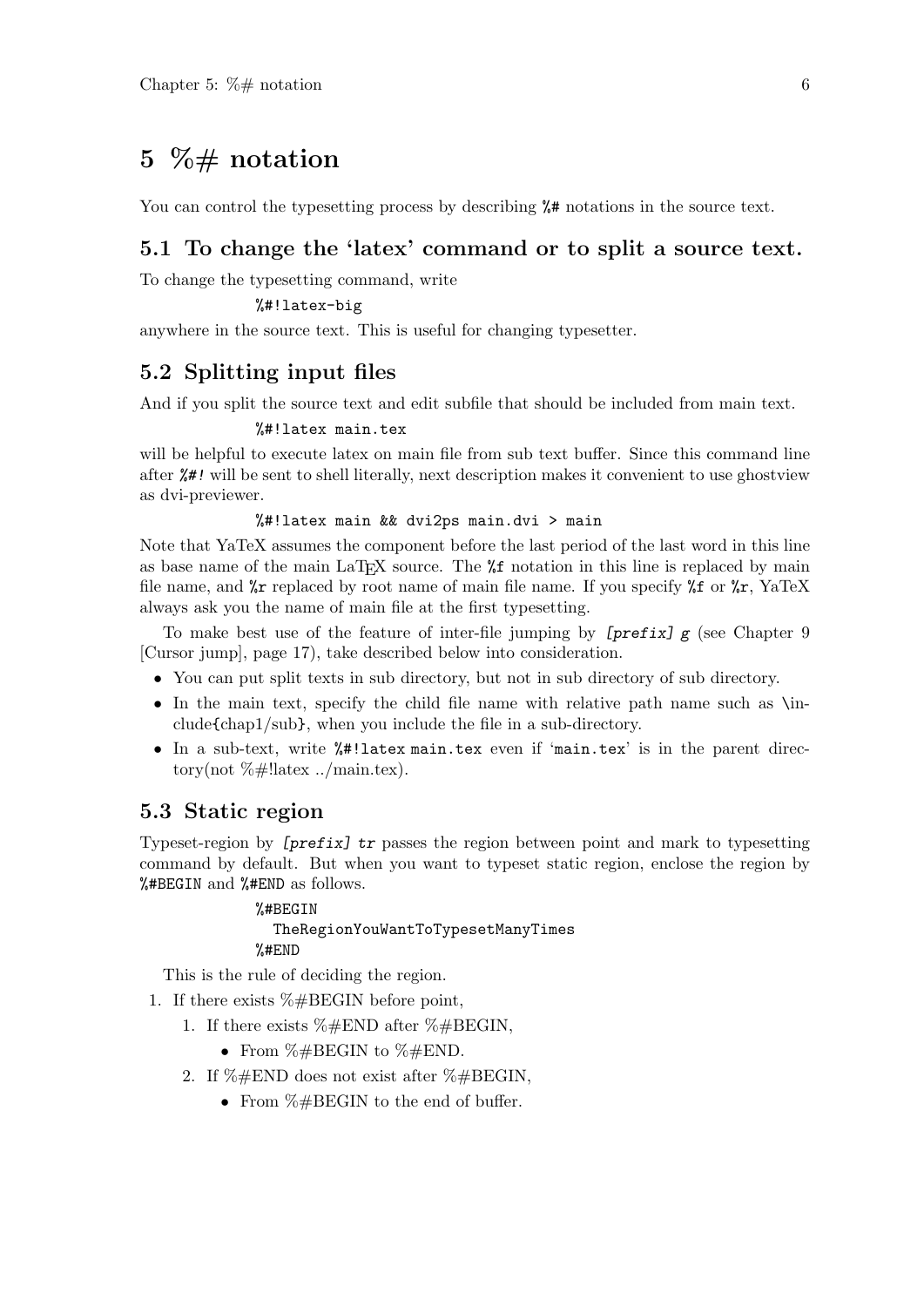- 2. If there does not exist %#BEGIN before point,
	- Between point and mark(standard method of Emacs).

It is useful to write %#BEGIN in the previous line of \begin and %#END in the next line of \end when you try complex environment such as 'tabular' many times. It is also useful to put only %#BEGIN alone at the middle of very long text. Do not forget to erase %#BEGIN %#END pair.

## **5.4 Lpr format**

Lpr format is specified by three Lisp variables. Here are the default values of them.

```
(1)dviprint-command-format
          "dvi2ps %f %t %s | lpr"
(2)dviprint-from-format
          "-f %b"(3)dviprint-to-format
          "-t %e"
```
On YaTeX-lpr,  $\%$  in (1) is replaced by the file name of main text,  $\%$  f by contents of  $(2)$ , %t by contents of  $(3)$ . At these replacements, %b in  $(2)$  is also replaced by the number of beginning page,  $\%$ e in (3) is replaced by the number of ending page. But  $\%$ f and  $\%$ t are ignored when you omit the range of print-out by *C-u [prefix] tl*.

If you want to change this lpr format temporarily, put a command such as follows somewhere in the text:

```
%#LPR dvi2ps %f %t %s | 4up -page 4 | texfix | lpr -Plp2
```
And if you want YaTeX not to ask you the range of printing out, the next example may be helpful.

%#LPR dvi2ps %s | lpr

## **5.5 Controlling which command to invoke**

These  $\%$  metation below can control which command to invoke for LaT<sub>E</sub>X related process.

%#PREVIEW

. . . Command line for DVI viewing ([prefix] t p)

%#MAKEINDEX

. . . Command line for makeindex ([prefix] t i)

%#BIBTEX ... Command line for bibtex ( $[prefix]$  t b)

**%#DVIPDF** ... Command line for dvipdf(mx) ([prefix] t b)

 $\frac{1}{2}$  ELPR ... Command line for printing out ([prefix] t 1)

%#PDFVIEW

. . . Command line for PDF viewing

%#IMAGEDPI

. . . DPI value for converting to on-the-fly prewview image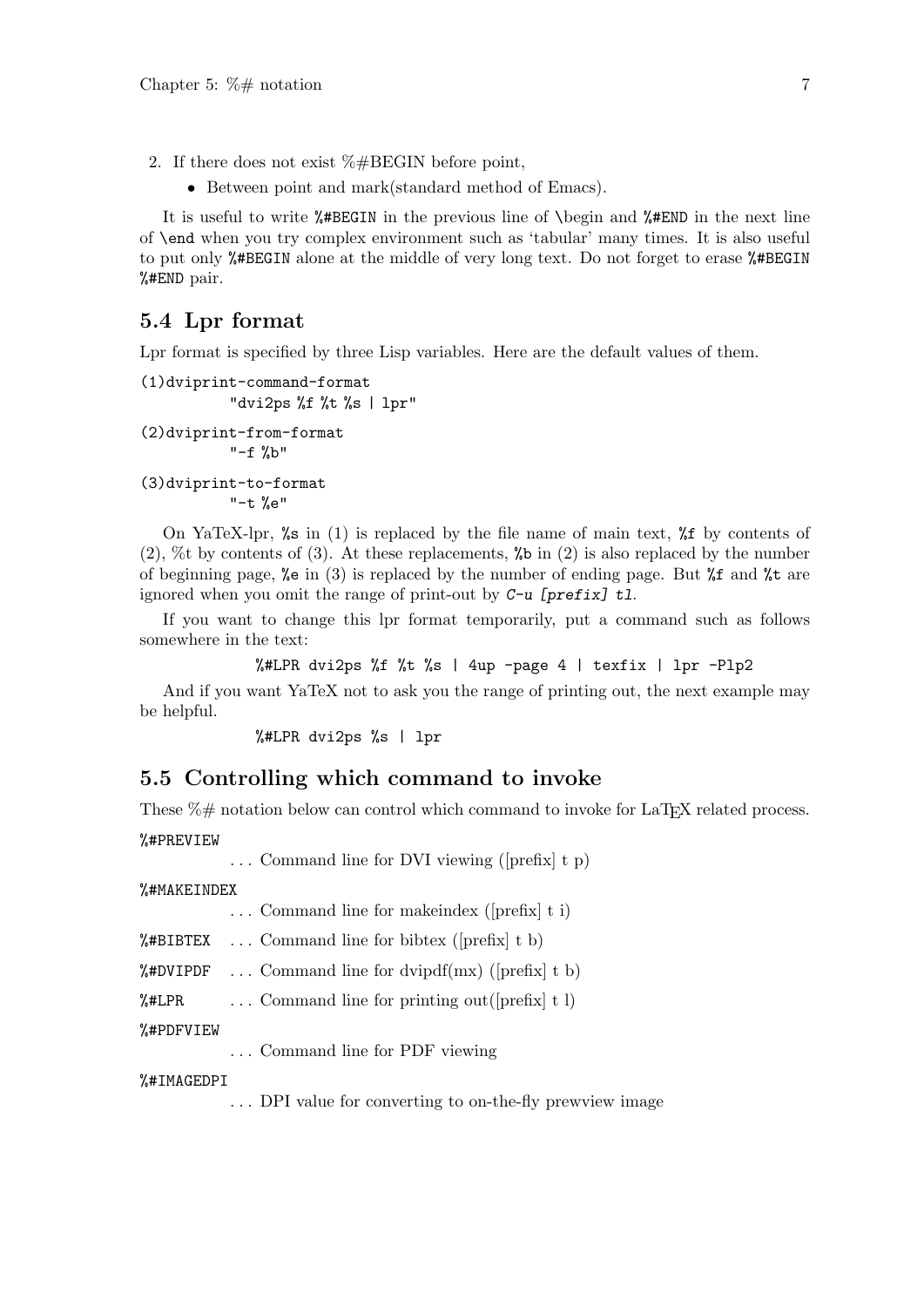If you want to invoke "makeidx hogehoge" to update index, put the next line some upper place in the source, for example.

%#MAKEINDEX makeidx hogehoge

# **5.6 Editing %# notation**

To edit %# notation described above, type

*[prefix] %*

... editing  $\% \#$  notation menu

and select one of the entry of the menu as follows.

!)Edit-%#! B)EGIN-END-region L)Edit-%#LPR

Type *!* to edit %#! entry, b to enclose the region with %#BEGIN and %#END, and l to edit %#LPR entry. When you type *b*, all %#BEGIN and %#END are automatically erased.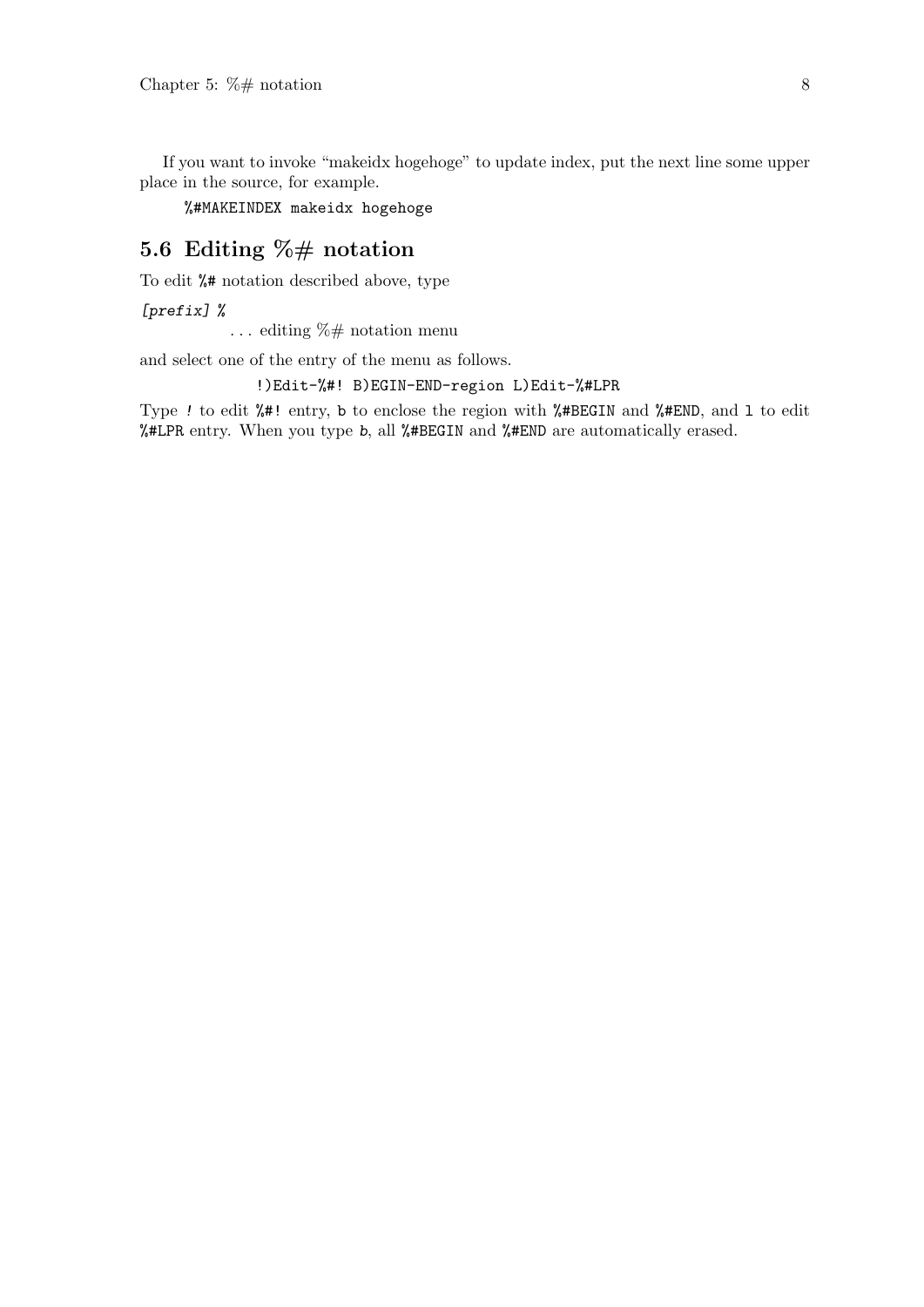# **6 Completion**

YaTeX makes it easy to input the LaT<sub>EX</sub> commands. There are several kinds of completion type, begin-type, section-type, large-type, etc...

# **6.1 Begin-type completion**

"Begin-type completion" completes commands of \begin{env} ... \end{env}. All of the begin-type completions begin with this key sequence.

```
[prefix] b
```
. . . start begin-type completion

An additional key stroke immediately completes a frequently used LaTEX \begin{}...\end{} environment.

*[prefix] b c*

... \begin{center}...\end{center}

*[prefix] b d*

... \begin{document}...\end{document}

*[prefix] b D*

. . . \begin{description}...\end{description}

*[prefix] b e*

... \begin{enumerate}...\end{enumerate}

*[prefix] b E*

... \begin{equation}...\end{equation}

*[prefix] b i*

... \begin{itemize}...\end{itemize}

*[prefix] b l*

... \begin{flushleft}...\end{flushleft}

*[prefix] b m*

. . . \begin{minipage}...\end{minipage}

*[prefix] b t*

... \begin{tabbing}...\end{tabbing}

*[prefix] b T*

... \begin{tabular}...\end{tabular}

*[prefix] b*^*T*

... \begin{table}...\end{table}

*[prefix] b p*

. . . \begin{picture}...\end{picture}

*[prefix] b q*

... \begin{quote}...\end{quote}

*[prefix] b Q*

... \begin{quotation}...\end{quotation}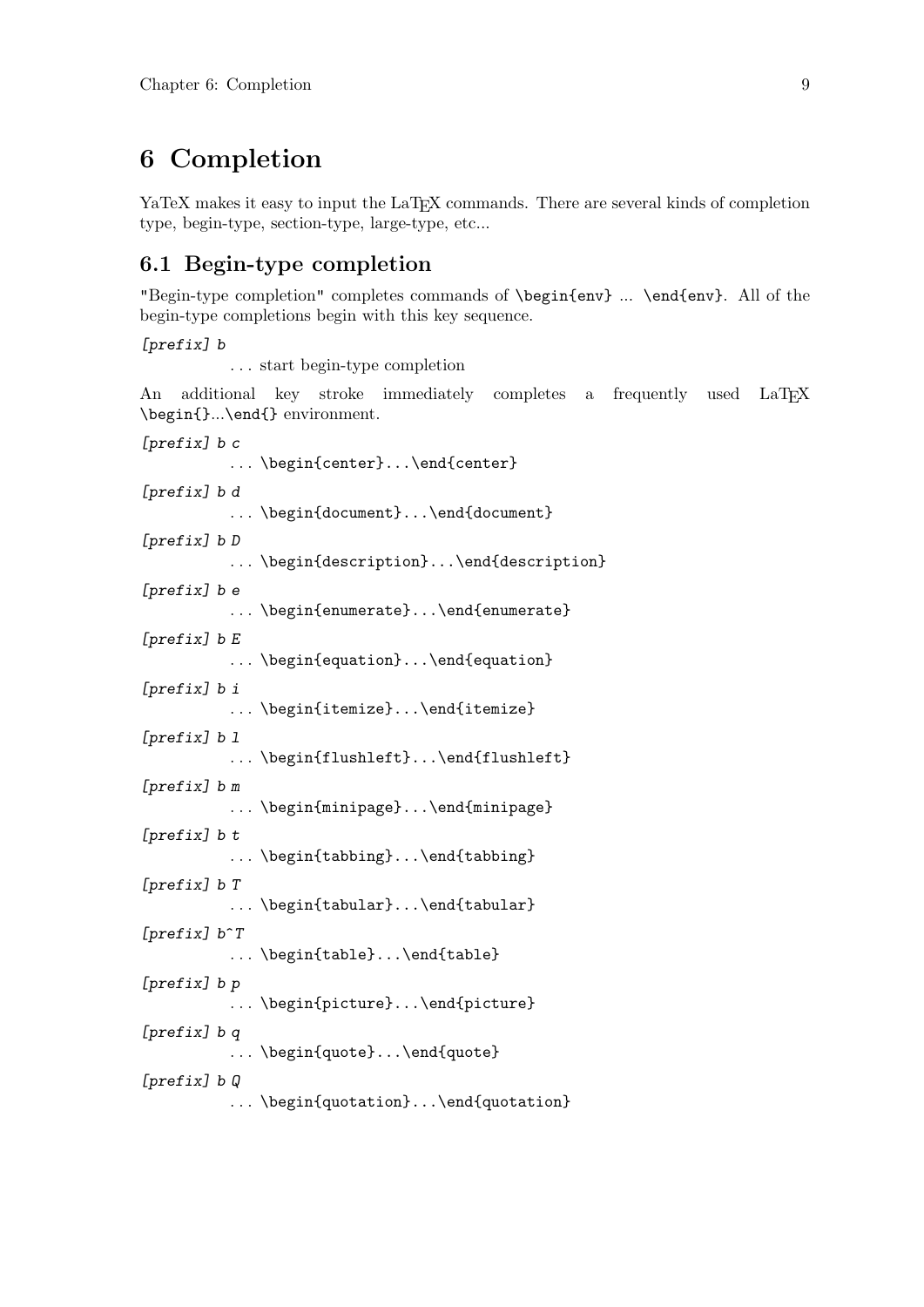```
[prefix] b r
```
... \begin{flushright}...\end{flushright}

*[prefix] b v*

... \begin{verbatim}...\end{verbatim}

*[prefix] b V*

... \begin{verse}...\end{verse}

Any other LaT<sub>EX</sub> environments are made by completing-read of the Emacs function.

#### *[prefix] b SPACE*

. . . begin-type completion

The next message will show up in the minibuffer

Begin environment(default document):

by typing *[prefix] b*. Put the wishing environment with completion in the minibuffer, and \begin{env}...\\end{env} will be inserted in the LaTEX source text. If the environment you want to put does not exist in the YaTeX completion table, it will be registered in the user completion table. YaTeX automatically saves the user completion table in the user dictionary file at exiting of emacs.

At the completion of certain environments, the expected initial entry will automatically inserted such as \item for itemize environment. If you don't want the entry, it can be removed by undoing.

If you want to enclose some paragraphs which have already been written into environment, invoke the begin-type completion right after region marking.

If you set transient-mark-mode to nil in your '~/.emacs', typing *C-space* (set-markcommand) twice turns transient-mark-mode on temporarily. Then, type call begin-type completion to enclose text into a environment.

# **6.2 Section-type completion**

"Section-type completion" completes section-type commands which take an argument or more such as \section{foo}. To invoke section-type completion, type

*[prefix] s*

. . . section-type completion

then the prompt

```
(C-v for view) \???{} (default documentclass):
```
will show up in the minibuffer. Section-type LaT<sub>EX</sub> commands are completed by space key, and the default value is selected when you type nothing in the minibuffer.

Next,

\section{???}:

prompts you the argument of section-type LaTEX command. For example, the following inputs

> \???{} (default documentclass): section \section{???}: Hello world.

will insert the string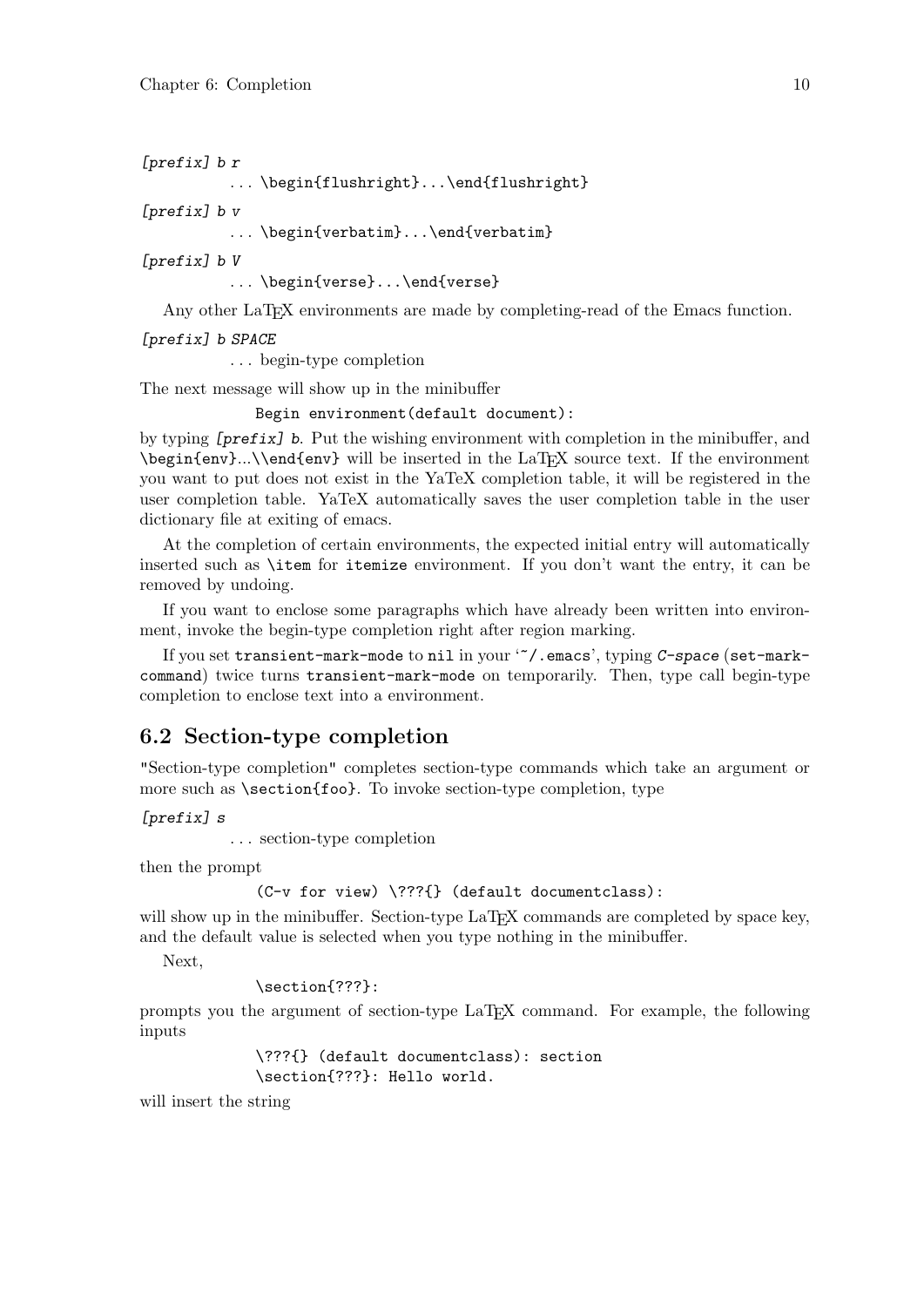```
\section{Hello world.}
in your LaT<sub>EX</sub> source. When you neglect argument such as
            (C-v for view) \???{} (default section): vspace*
```
\vspace\*{???}:

YaTeX puts

\vspace\*{}

and move the cursor in the braces.

In LaT<sub>EX</sub> command, there are commands which take more than one arguments such as \addtolength{\topmargin}{8mm}. To complete these commands, invoke section-type completion with universal argument as,

```
C-u 2 [prefix] s (or ESC 2 [prefix] s)
```
and make answers in minibuffer like this.

```
(C-v for view) \???{} (default vspace*): addtolength
\addtolength{???}: \topmargin
Argument 2: 8mm
```
\addtolength and the first argument \topmargin can be typed easily by completing read. Since YaTeX also learns the number of arguments of section-type command and will ask that many arguments in future completion, you had better tell the number of arguments to YaTeX at the first completion of the new word. But you can change the number of arguments by calling the completion with different universal argument again.

Invoking section-type completion with [Prefix] S (Capital 'S') includes the region as the first argument of section-type command.

The section/large/maketitle type completion can work at the prompt for the argument of other section-type completion. Nested LaT<sub>E</sub>X commands are efficiently read with the recursive completion by typing YaTeX's completion key sequence in the minibuffer.

## **6.2.1 view-sectioning**

In the minibuffer at the prompt of section-type command completion, typing *C-v* shows a list of sectioning commands in source text(The line with  $\lt\lt\sim$ - mark is the nearest sectioning command). Then, default sectioning command appears in the minibuffer. You can go up/down sectioning command by typing *C-p*/*C-n*, can scrolls up/down the listing buffer by *C-v*/*M-v*, and can hide sectioning commands under certain level by 0 through 6. Type *?* in the minibuffer of sectioning prompt for more information.

You can generate this listing buffer (\*Sectioning Lines\* buffer) by typing

```
M-x YaTeX-section-overview
```
. . . Generate \*Sectioning Lines\* buffer

from the LaTeX source buffer. In this listing buffer, typing *u* on the sectioning command shifts up the corresponding sectioning command in source text and *d* shifts down. After marking lines in the listing buffer, typing *U* shifts up all sectioning commands in the region, and *U* shifts down. Here are all the key bindings of \*Sectioning Lines\* buffer.

*SPC* . . . Jump to corresponding source line

*.* . . . Display corresponding source line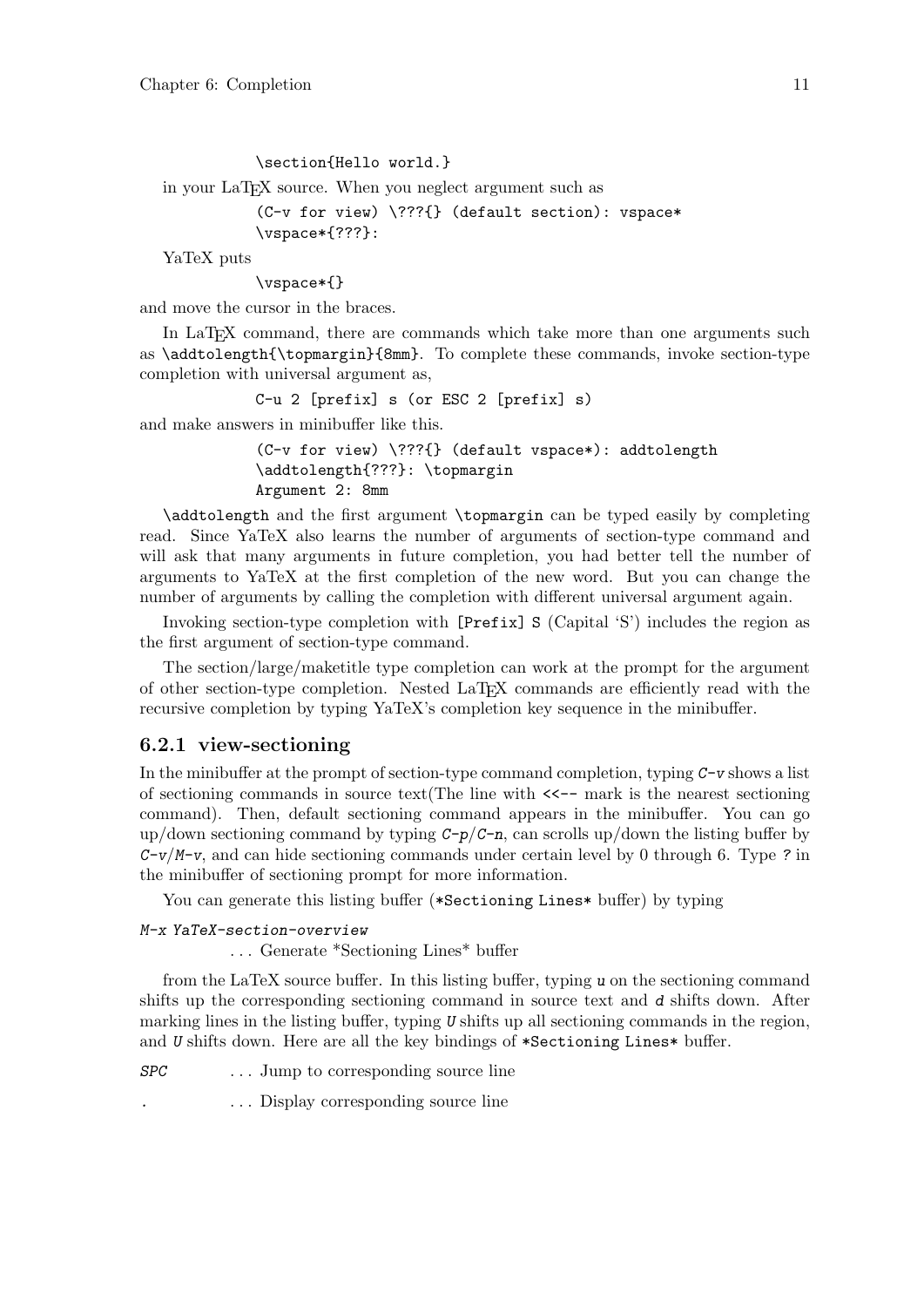- *u* . . . Shift up a sectioning line
- *d* . . . Shift down a sectioning line
- *U* . . . Shift up sectioning lines in region
- *D* ... Shift down sectioning lines in region

*0...6* . . . Hide sectioning commands whose level is lower than n

# **6.3 Label Generation**

When you want to type-in references of **\ref** or **\cite**, all you have to do is type *[prefix] s* ref without adding labels beforehand. You will see possible LaT<sub>EX</sub>-counters in the next window even if some counter does not have **\label.** Selecting the counter will automatically set the label to that counter.

All possible counter list in the buffer tends to be large. You can reduce the number of list by filtering type of counters by key-commands as follows.

| M-a   | $\ldots$ Show all (disable filtering) |
|-------|---------------------------------------|
| $M-c$ | $\ldots$ Captions only                |
| M-е   | equations (with counters) only        |
| M-i   | numbers items only                    |
| $M-S$ | $\ldots$ sections only                |
| $M-m$ | other counters only                   |

# **6.4 Large-type completion**

"Large-type completion" inputs the font or size changing descriptions such as {\large }. When you type

*[prefix] l*

. . . large-type completion

the message in the minibuffer

### {\??? } (default large):

prompts prompts you large-type command with completing-read. There are TeX commands to change fonts or sizes, it, huge and so on, in the completion table.

Region-based completion is also invoked by calling completion after region activated.

# **6.5 Maketitle-type completion**

We call it "maketitle-type completion" which completes commands such as \maketitle. Take notice that maketitle-type commands take no arguments. Then, typing

#### *[prefix] m*

. . . maketitle-type completion

begins maketitle-completion. Above mentioned method is true for maketitle-completion, and there are LaTFX commands with no arguments in completion table.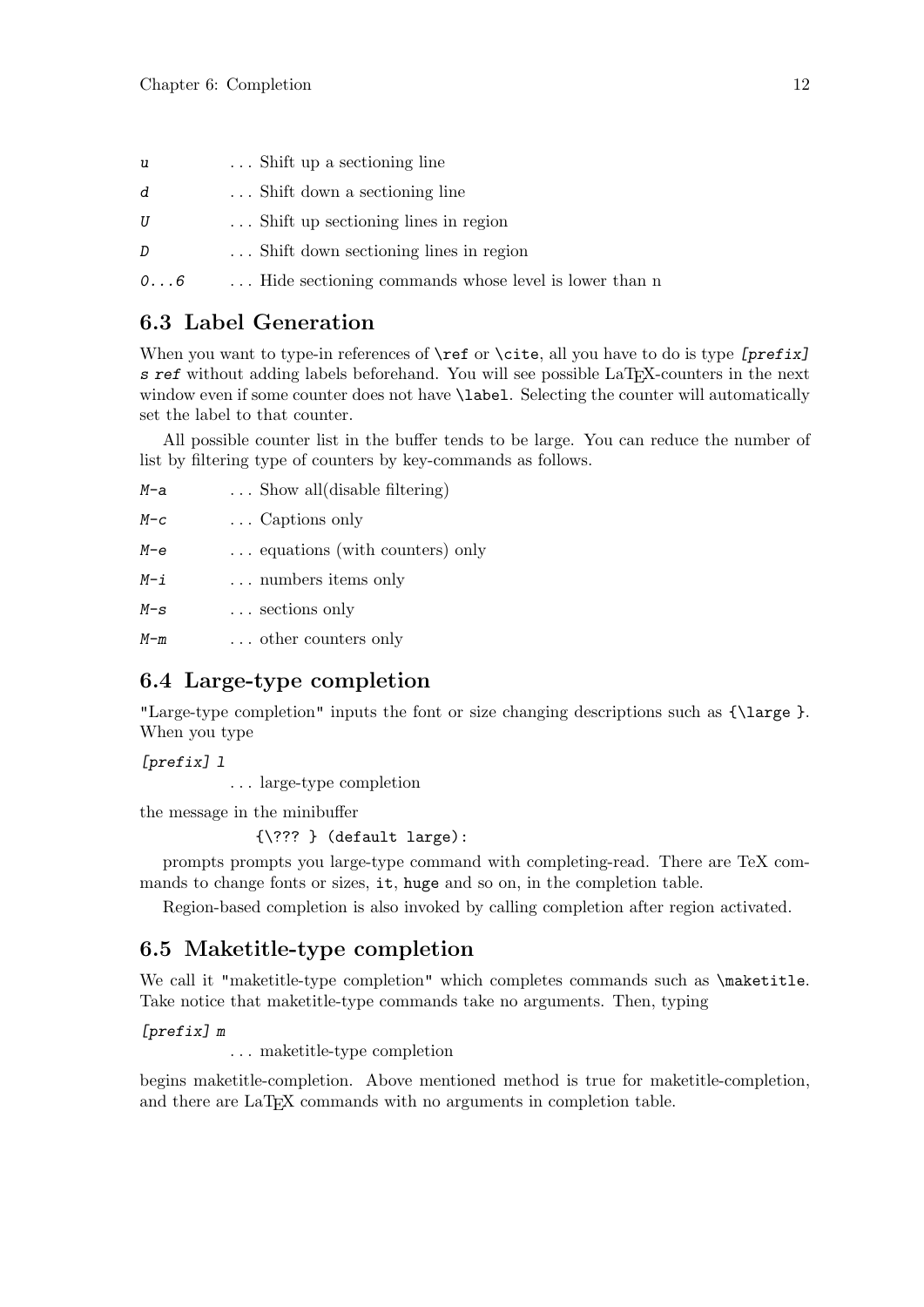# **6.6 Arbitrary completion**

You can complete certain LaT<sub>EX</sub> command anywhere without typical completing method as described, by typing

*[prefix] SPC*

. . . arbitrary completion

after the initial string of LaT<sub>EX</sub> command that is preceded by  $\setminus$ .

# **6.7 End completion**

YaTeX automatically detects the opened environment and close it with \\end{environment}. Though proficient YaTeX users never fail to make environment with begin-type completion, some may begin an environment manually. In that case, type

*[prefix] e*

. . . end completion

at the end of the opened environment.

# **6.8 Accent completion**

When you want to write the European accent marks(like  $\setminus \{o\}$ ),

*[prefix] a*

. . . accent completion

shows the menu

```
1:' 2:' 3:^ 4:" 5:~ 6:= 7:. u v H t c d b
```
in the minibuffer. Chose one character or corresponding numeric, and you will see

```
\langle \}
```
in the editing buffer with the cursor positioned in braces. Type one more character 'o' for example, then

 $\{o\}$ 

will be completed, and the cursor gets out from braces.

# **6.9 Image completion of mathematical sign**

Arrow marks, sigma mark and those signs mainly used in the TeX's math environment are completed by key sequences which imitate the corresponding symbols graphically. This completion only works in the math environment. YaTeX automatically detects whether the cursor located in math environment or not, and change the behavior of key strokes *;* and *:*.

By the way, we often express the leftarrow mark by  $\leq$  for example. Considering such image, you can write \leftarrow by typing <*-* after *;* (semicolon) as a prefix. In the same way, \longleftarrow (<--) is completed by typing *;*<*--*, infinity mark which is imitated by oo is completed by typing *;oo*.

Here are the sample operations in YaTeX math-mode.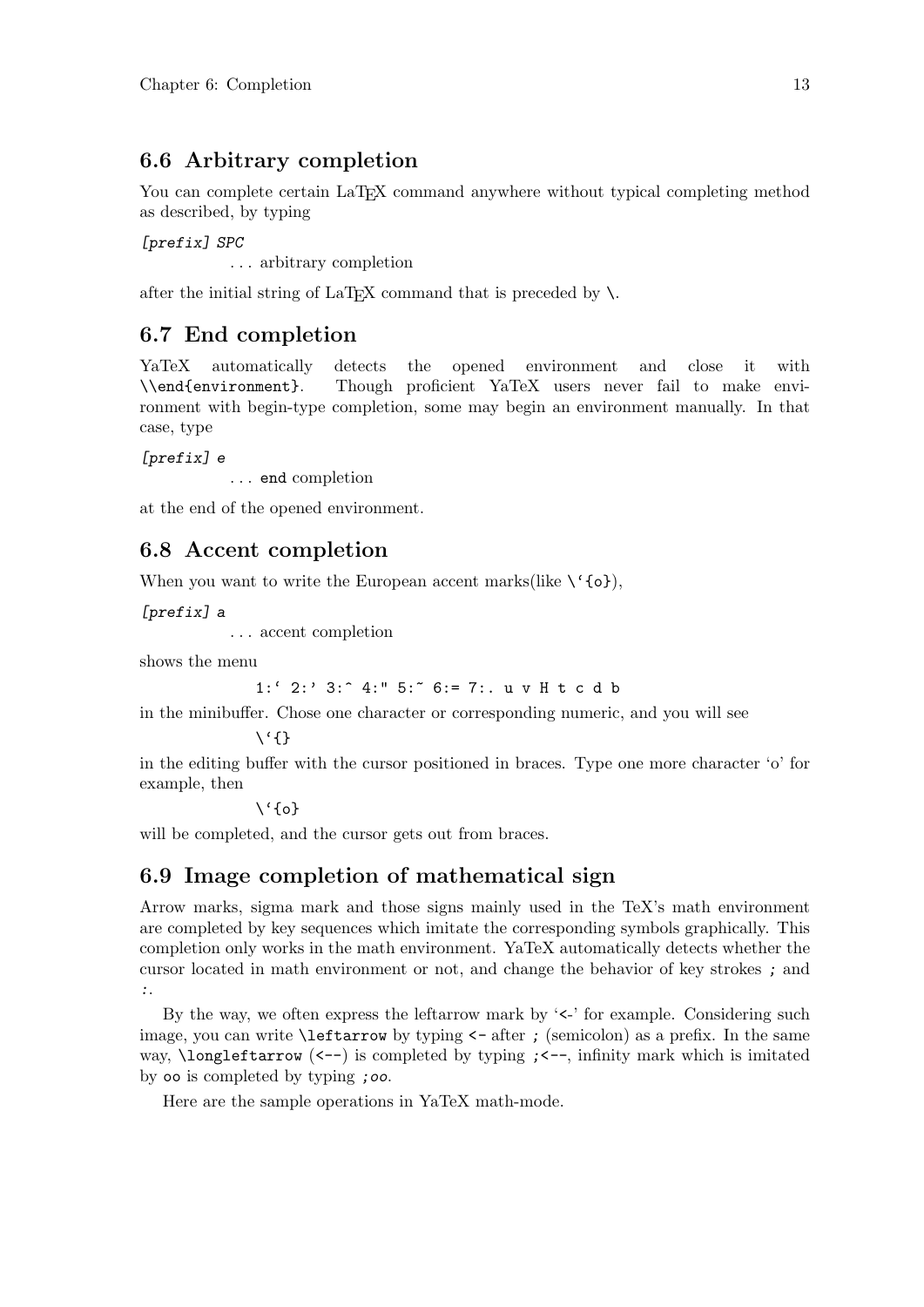| INPUT                     | Completed LaT <sub>F</sub> X commands |
|---------------------------|---------------------------------------|
| $\therefore$ $\lt$ $\div$ | \leftarrow                            |
| $: < - -$                 | \longleftarrow                        |
| $\frac{1}{2}$ < - - >     | \longleftrightarrow                   |
| $\colon$ $\circ$          | \circ                                 |
| ; o o                     | \infty                                |

In any case, you can quit from image completion and can move to the next editing operation if the LaTEX command you want is shown in the buffer.

; itself in math-environment is inserted by *;;*. Typing *TAB* in the midst of image completion shows all of the LaTEX commands that start with the same name as string you previously typed in. In this menu buffer, press *RET* after moving the cursor (by *n*, *p*, *b*, *f*) to insert the LaT<sub>EX</sub> command.

To know all of the completion table, type *TAB* just after *;*. And here is the sample menu by *TAB* after *;*<.

| KF.Y         | LaTeX sequence   | sign                  |
|--------------|------------------|-----------------------|
| ≺            | \leq             |                       |
|              |                  | $\tilde{\phantom{a}}$ |
| <<           | \11              | <<                    |
| $\leftarrow$ | \leftarrow       | <一                    |
| <=           | <i>Leftarrow</i> | <=                    |

You can define your favorite key-vs-sequence completion table in the Emacs-Lisp variable YaTeX-math-sign-alist-private. See also 'yatexmth.el' for the information of the structure of this variable.

# **6.10 Greek letters completion**

Math-mode of YaTeX provides another image completion, Greek letters completion in the same method. After prefix :, typing a makes \alpha, *b* makes \beta and *g* makes \gamma and so on. First, type *:TAB* to know all the correspondence of alphabets vs. Greek letters.

If you will find *;* or *:* doesn't work in correct position of math environment, it may be a bug of YaTeX. Please send me a bug report with the configuration of your text, and avoid it temporarily by typing *;* or *:* after universal-argument(*C-u*) which forces *;* and *:* to work as math-prefix.

## **6.11 Inserting parentheses**

Typing opening parenthesis, one of (, { and [, automatically inserts the closing one. If a opening bracket is typed after  $\setminus$ ,  $\setminus$  is automatically inserted with computed indentation. If you stop automatic insertion, type *C-q* before opening parenthesis.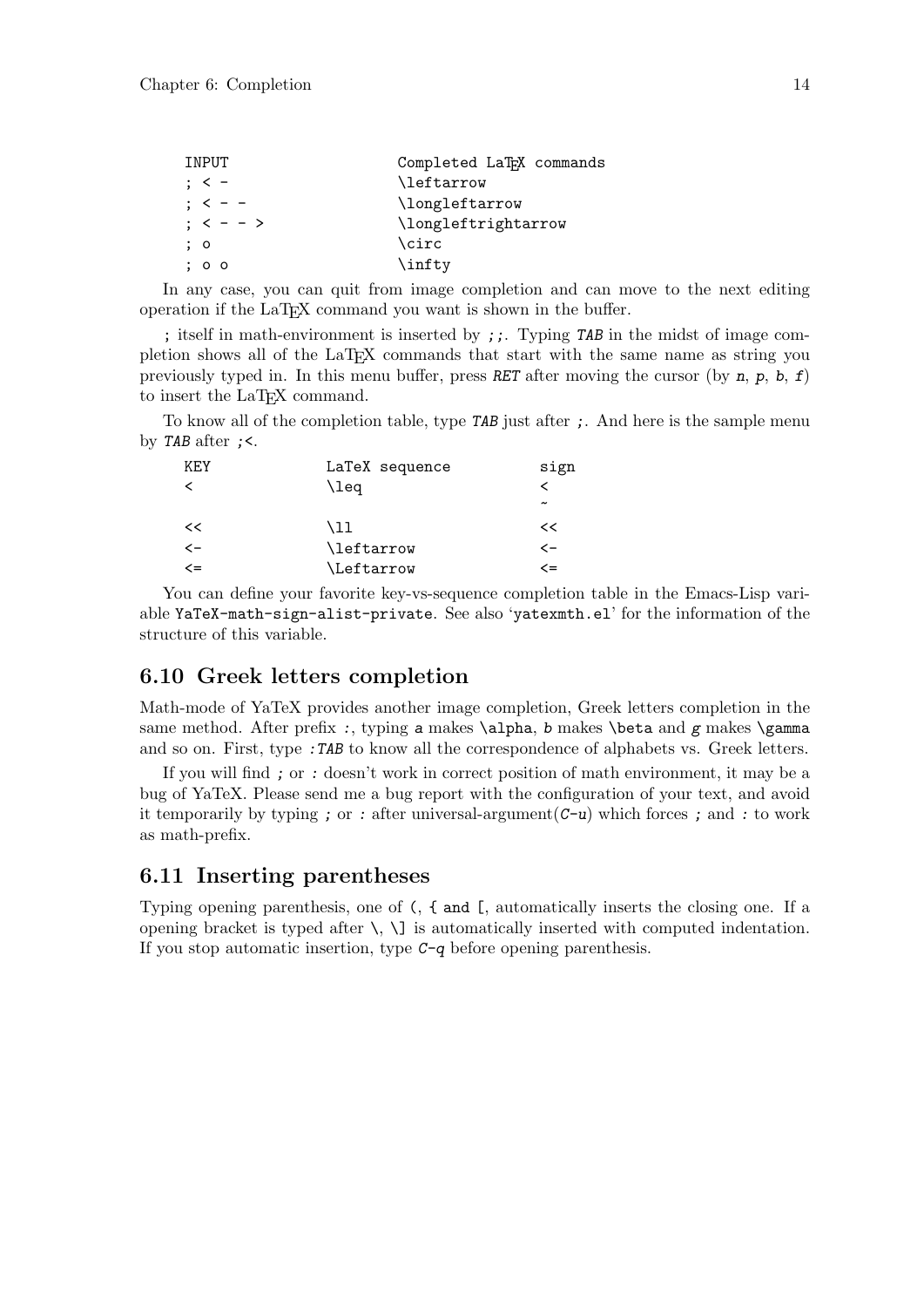# **7 Local dictionaries**

Tables for completion consist of three dictionaries; 'standard dictionary' built in 'yatex.el', 'user dictionary' for your common private commands, and 'local dictionary' that is effective in a certain directory.

When you input the command unknown to YaTeX at a completion in the minibuffer, YaTeX asks you with the following prompt;

'foo' is not in table. Register into: U)serDic L)ocalDic N)one D)iscard In this menu, typing *u* updates your 'user dictionary', *l* updates your local dictionary, *n* updates only on-memory dictionary which go through only current Emacs session, and *d* updates no dictionary and throws the new word away.

If you find this switching feature meaningless and bothersome, put the next expression into your '~/.emacs'

(setq YaTeX-nervous nil)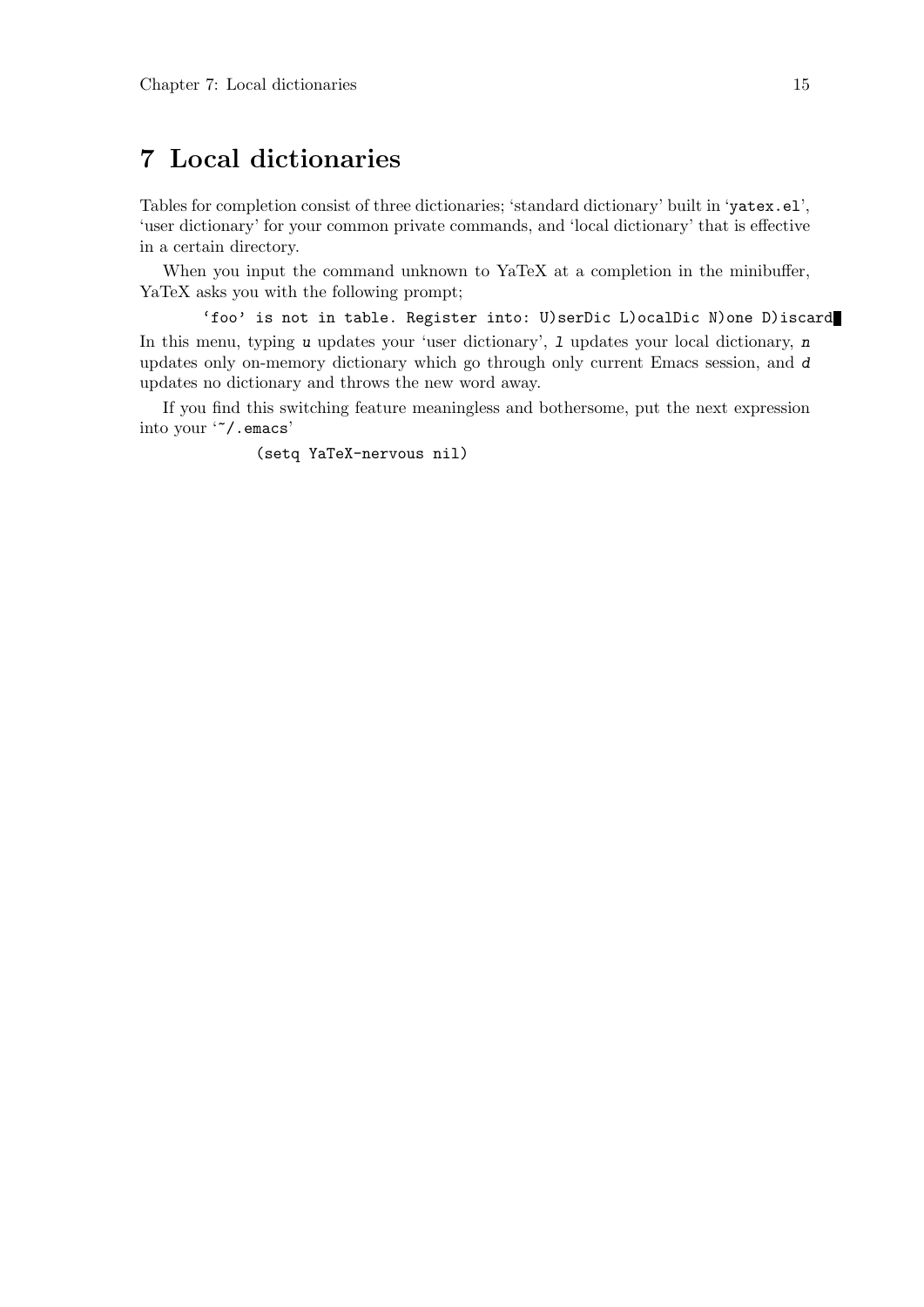# **8 Commenting out**

You may want to comment out some region.

*[prefix]* >

 $\ldots$  comment out region by  $\%$ 

*[prefix]* <

. . . uncomment region

cause an operation to the region between point and mark.

*[prefix] .*

. . . comment out current paragraph

*[prefix] ,*

. . . uncomment current paragraph

comments or uncomments the paragraph where the cursor belongs. This 'paragraph' means the region marked by the function mark-paragraph, bound to *ESC h* by default. It is NOT predictable what will happen when you continuously comment out some paragraph many times.

You can also comment out an environment between \begin and \end, or a \begin-\\end pair themselves, by making the following key strokes on the line where  $\begin{cases}$  begin{} or  $\end{cases}$ exists.

*[prefix]* >

. . . comment out from \begin to \end

*[prefix]* <

. . . uncomment from \begin to \end

comment whole the contents of environment. Moreover,

*[prefix] .*

. . . comment out \begin and \end

*[prefix] ,*

. . . uncomment \begin and \end

(un)comments out only environment declaration: \begin{} and \end{}. NOTE that even if you intend to comment out some region, invoking *[prefix]* > on the \begin,\end line decides to work in 'commenting out from **\begin** to **\end'** mode.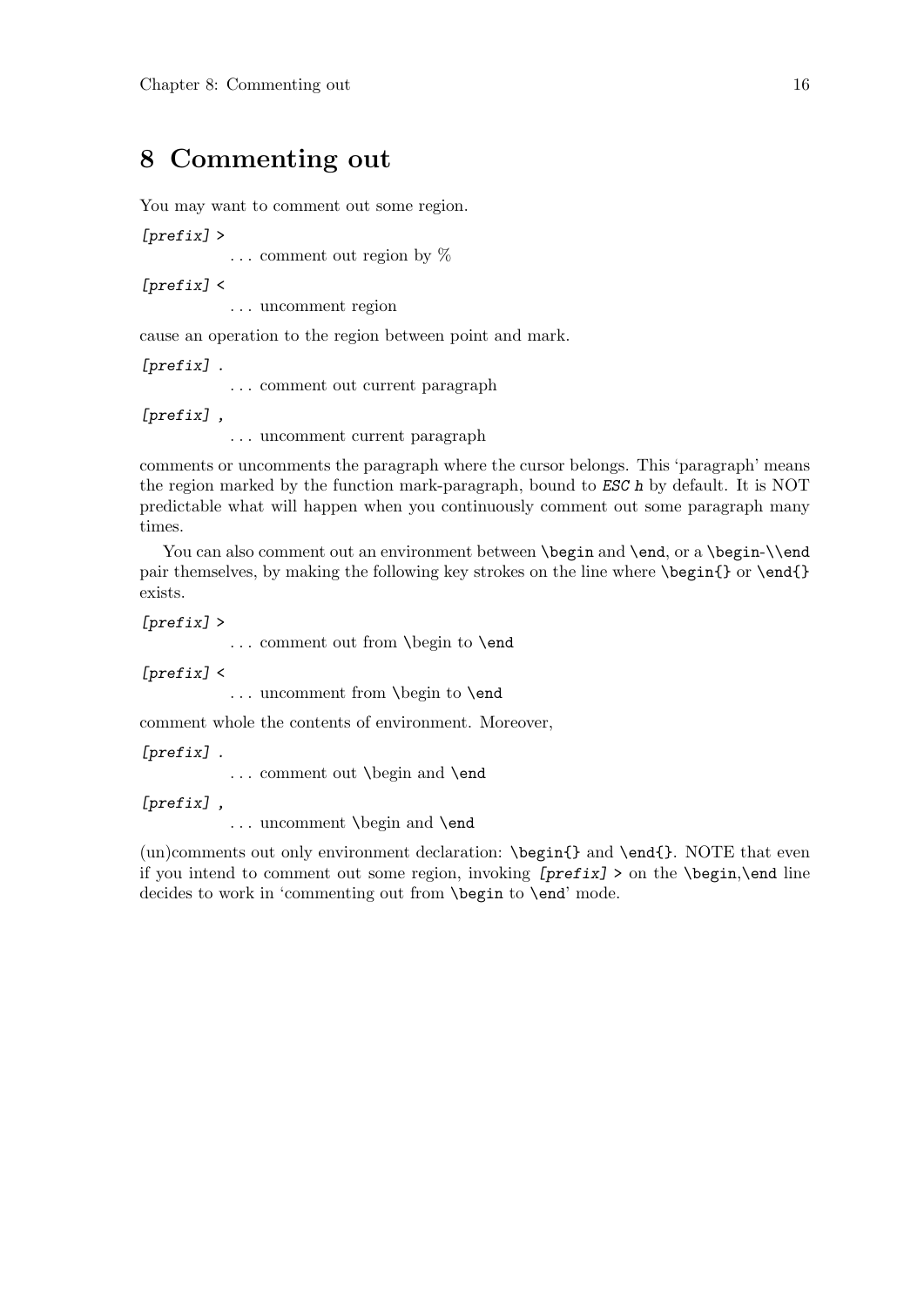# **9 Cursor jump**

# **9.1 Jump to corresponding object**

Typing

*[prefix] g*

. . . go to corresponding object

in a certain place move the cursor to the place corresponding to the LaT<sub>E</sub>X command of last place. YaTeX recognize the followings as pairs that have relation each other.

- *•* \begin{} <-> \end{}
- *•* %#BEGIN <-> %#END
- On the image-including line -> corresponding viewer or drawing tool
- *•* \label{} <-> \ref{}
- \include(\input) -> included file
- *•* \bibitem{} <-> \cite{}

On a \begin,\end line, typing *[prefix] g* moves the cursor to the corresponding \end,\begin line, if its partner really exists. The behavior on the line %#BEGIN and %#END are the same. Note that if the correspondent of label/ref or cite/bibitem exists in another file, that file have to be opened to make a round trip between references by *[prefix] g*.

If you type [prefix] g on the line of \include{chap1}, typically in the main text, YaTeX switches buffer to 'chap1.tex'.

*[prefix] 4 g*

. . . go to corresponding object in other window

do the same job as *[prefix] g* except it's done in other window. Note that this function doesn't work on begin/end, %#BEGIN/%#END pairs because it is meaningless.

# **9.2 Invoking image processor**

'image-including line' described above means such lines as \epsfile{file=foo.ps}. If you type *[prefix] g* on that line, YaTeX automatically searches source of 'foo.ps' and invokes image viewer or drawing tool correspoinding to it. For example; if you draw an image foo.obj with Tgif and enclose its product named foo.eps by \epsfile command. Typing *[prefix] g* on \epsfile line make YaTeX invoke tgif foo.obj. How a processor is choosen is as follows.

- 1. If there is an expression matching with one of the pattern defined in YaTeXprocessed-file-regexp-alist, extract file name from regexp group surrounded by  $\setminus \setminus (\setminus)$ . (Which group corresponds is written in the cdr part of each list.) If no matches were found, do nothing.
- 2. If there is a pattern as '%PROCESSOR' which is defined in the variable YaTeX-fileprocessor-alist, call that processor giving the file name with corresponding extension.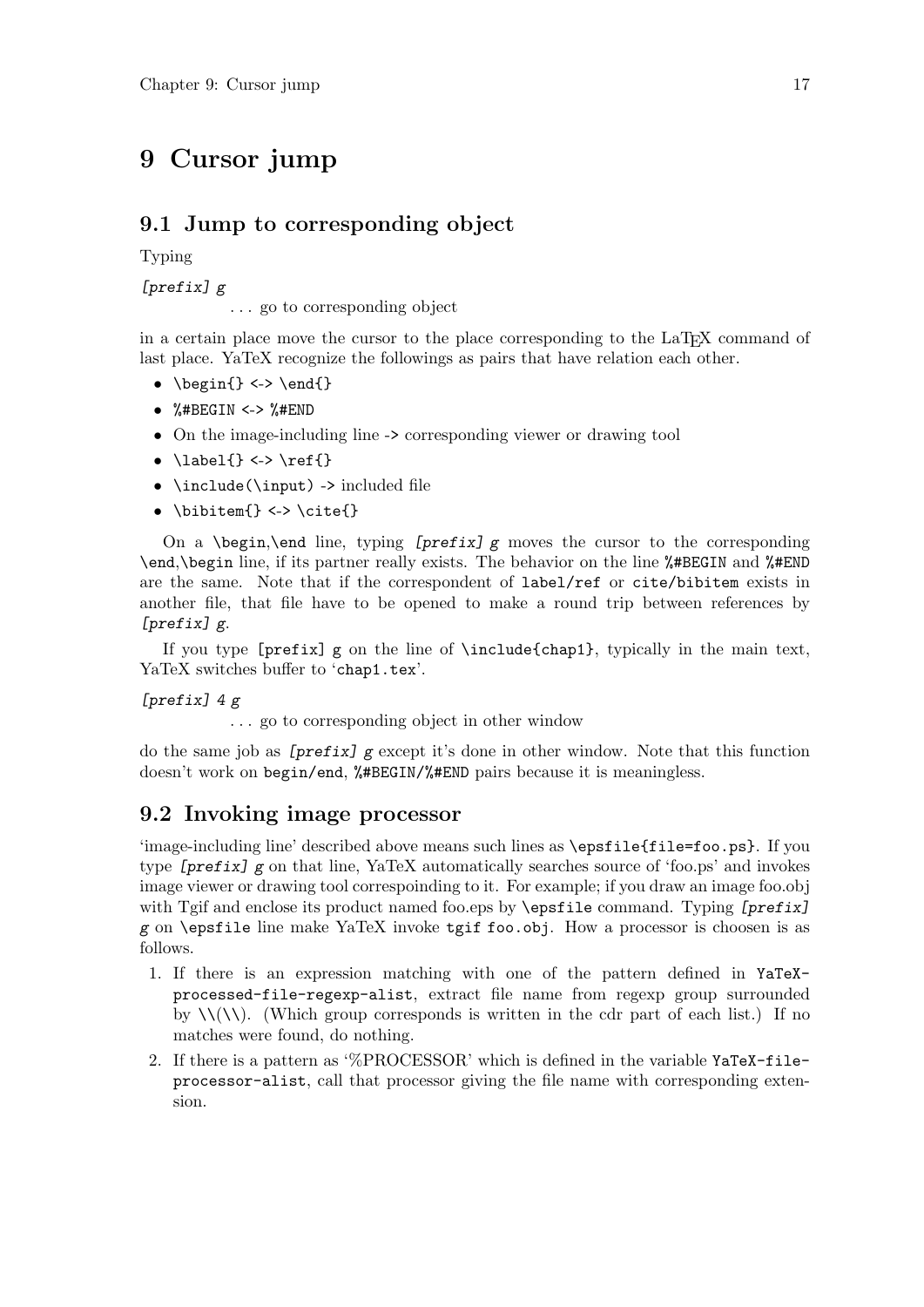3. If not, check the existence of each file which is supplied the extension in the cdr part of each list of YaTeX-file-processor-alist. If any, call the corresponding image viewer or drawing tool.

# **9.3 Jump to main file**

## Typing

*[prefix]* ^

. . . visit main file

## *[prefix] 4*^

. . . visit main file in other buffer

in a sub text switch the buffer to the main text specified by %#! notation.

# **9.4 Jumping around the environment**

And these are the functions which work on the current LaT<sub>E</sub>X environment:

| $M-C-a$ |  |  |  | beginning of environment |
|---------|--|--|--|--------------------------|
|---------|--|--|--|--------------------------|

*M-C-e* . . . end of environment

*M-C-*@ . . . mark environment

# **9.5 Jumping to last completion position**

YaTeX always memorize the position of completion into register 3. So every time you make a trip to any other part of text other than you are writing, you can return to the editing paragraph by calling register-to-point with argument YaTeX-current-position-register, which is achieved by typing *C-x j 3*(by default).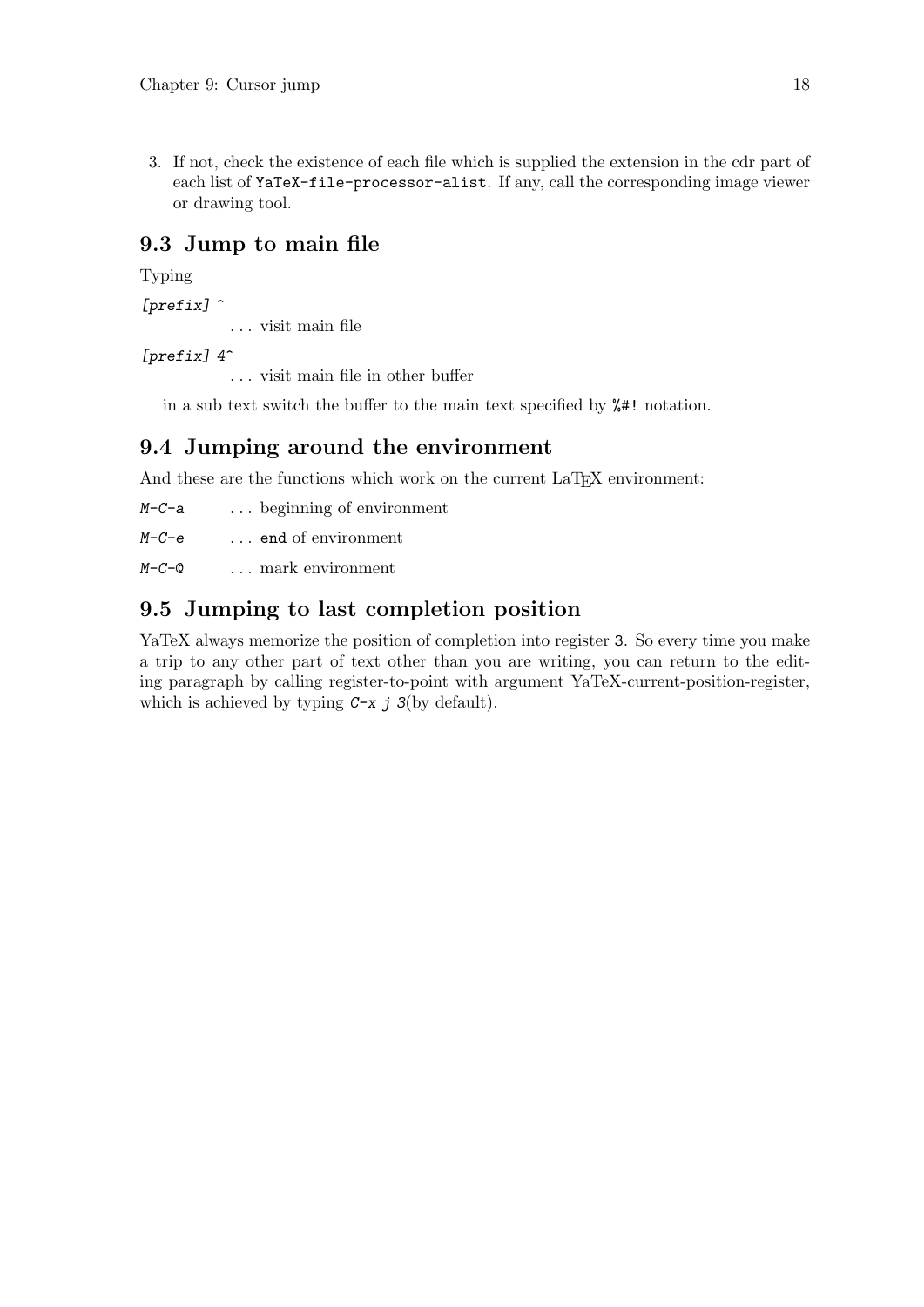# **10 Changing and Deleting**

These functions are for change or deletion of LaT<sub>EX</sub> commands already entered.

*[prefix] c*

... change LaT<sub>E</sub>X command

*[prefix] k*

... kill LaT<sub>E</sub>X command

# 10.1 Changing LaT<sub>E</sub>X commands

*[prefix] c* can change the various (La)TEX commands. This can change the followings.

- *•* Environment names
- *•* Section-type commands
- *•* Argument of section-type commands
- Optional parameters (enclosed by  $\Box$ ) of section-type commands
- Font/size designators
- Math-mode's maketitle-type commands that can be inputted with image completion

Typing *[prefix] c* on one of above objects you want to change brings a suitable reading function sometimes with completion. Note: If you want to change the argument of section-type command that contains other LaTEX commands, type *[prefix] c* either of surrounding braces of the argument in order to make YaTeX ignore the internal LaTFX sequences as an object of changing. Anyway, it is very difficult to know which argument position the cursor belongs because the LaTEX commands can be nested and braces can freely emerge. So keep it mind to put the cursor on a brace when you are thinking of changing a complicated argument.

# 10.2 Killing LaT<sub>E</sub>X commands

*[prefix] k* kills the LaT<sub>E</sub>X commands sometimes with their arguments. Following table illustrates the correspondence of the invoking position and what is killed.

| [action]                  |
|---------------------------|
| kill \begin, \end pairs   |
| kill %#BEGIN, %#END pairs |
| kill section-type command |
| kill parentheses          |
|                           |

Note that when killing \begin, \end or %#BEGIN, %#END pair, the lines \begin, \end or %#BEGIN, %#END exist will be killed entirely. So take care not to create any line that contains more than one \begin or so.

While all operations above are to kill 'containers' which surround some text, universal argument (*C-u*) for these commands kills not only 'containers' but also 'contents' of them. See below as a sample.

| Original text:             | [prefix] k                 | C-u [prefix] k |  |  |
|----------------------------|----------------------------|----------------|--|--|
| Main \footnote{note} here. | Main note here. Main here. |                |  |  |
| ~(cursor)                  |                            |                |  |  |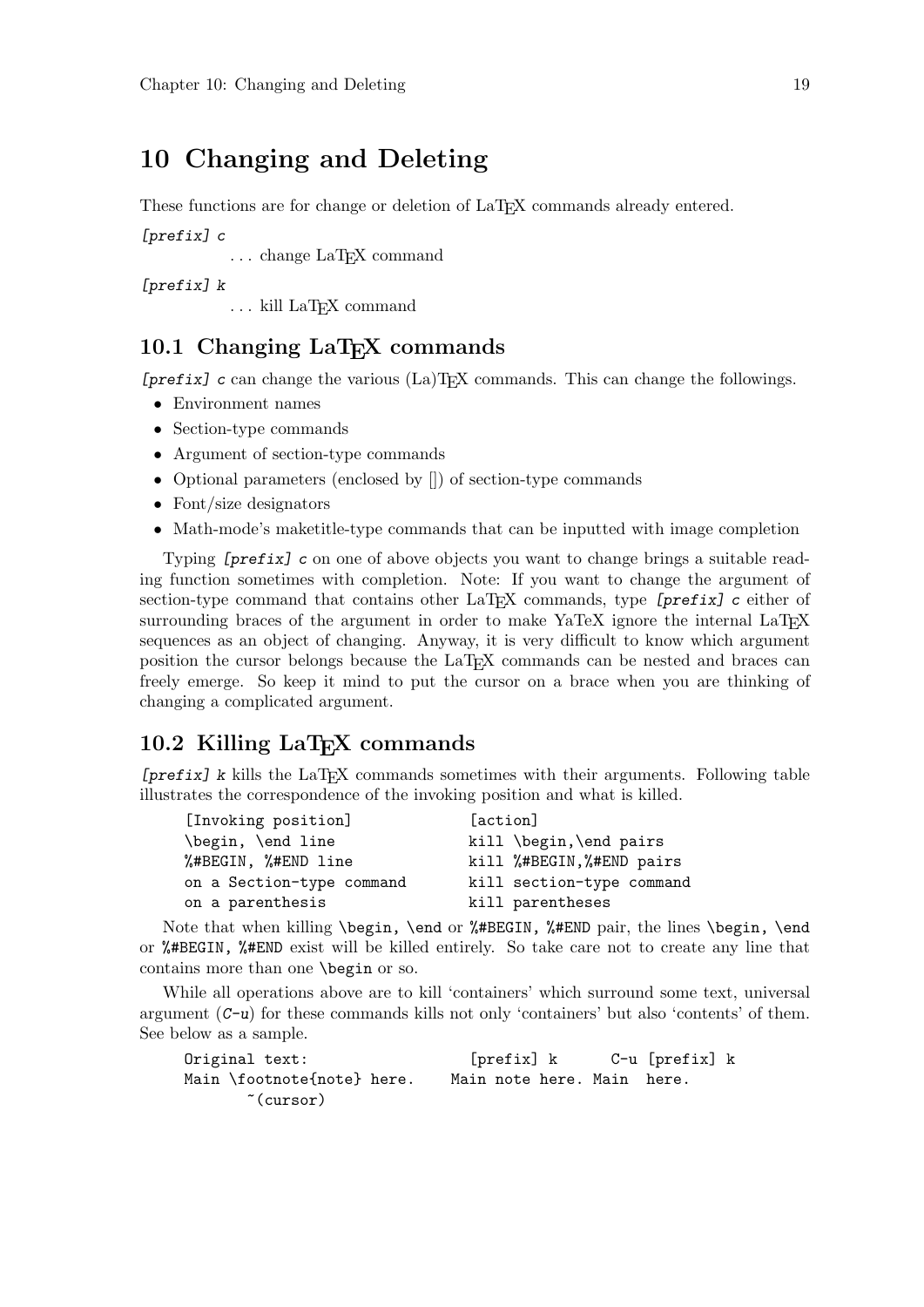# **11 Filling**

## **11.1 Filling an item**

To fill a term (descriptive sentences) of \item, type

*M-q* . . . fill item

on that item.

YaTeX uses the value of the variable YaTeX-item-regexp as the regular expression to search item header in itemize environment. If you make a newcommand to itemize terms(e.g. \underlineitem), put

```
(setq YaTeX-item-regexp
      "\\\(\{\\\\\(\sub)\}*\item\\)\\\\\/\\\\\(\\\\\t\\\\\</math>
```
in your '~/.emacs'. If you are not familiar with regular expression for Emacs-Lisp, name a newcommand for 'itemize' beginning with \item such as \itembf, not \bfitem.

This function reformats the \item into 'hang-indented' style. For example:

```
itemize, enumerate environment:
      >
      >\item[foo] 'foo' is the typical word for describing an
      > arbitrarily written....
description environment:
      > \item[bar] When the word 'for' is used as an arbitrarily
      > word, 'bar' is bound to follow it.
```
Note that the indent depth of an \item word and its descriptive paragraph are the same in latter case. If you want to use different depth, invoke fill-paragraph at the beginning of non-whitespace character(see below).

# **11.2 Filling paragraph**

Fill-paragraph is little bit adapted for LaT<sub>E</sub>X sources. It retains from filling in certain environments where formatting leads to a disaster such as verbatim, tabular, or so. And it protects \verb expressions from being folded (The variable YaTeX-verb-regexp controls this). Besides, putting cursor on the first occurrence of non-whitespace character on a line changes the fill-prefix temporarily to the depth of the line.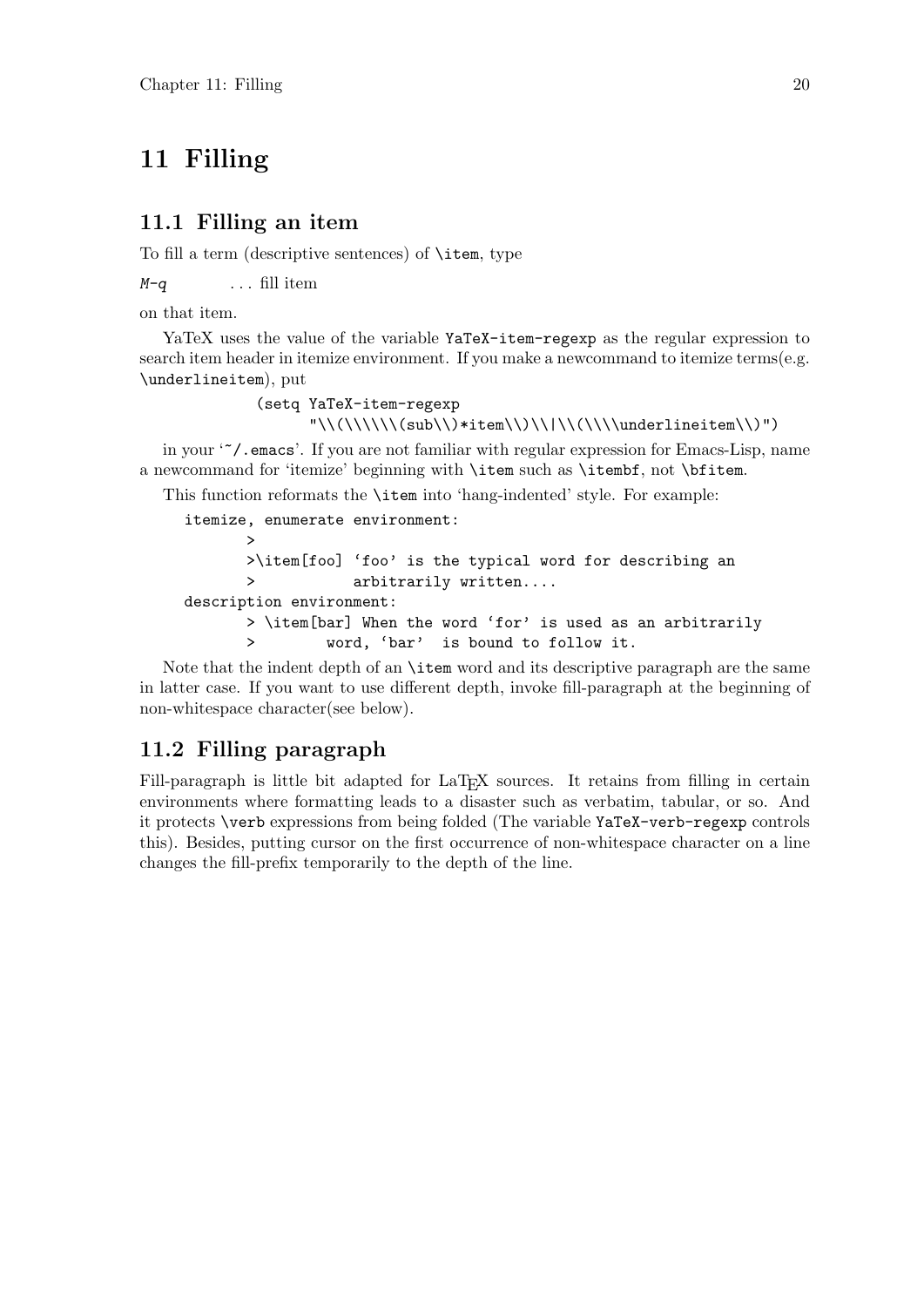# **12 Updation of** \includeonly

When you edit splitting source texts, the notation

## \includeonly{CurrentEditingFileName}

in the main file reduces the time of typesetting. If you want to hack other file a little however, you have to rewrite it to

### \includeonly{OtherFileNameYouWantToFix}

in the main file. YaTeX automatically detects that the current edited text is not in includeonly list and prompts you

## A)dd R)eplace %)comment?

in the minibuffer. Type *a* if you want to add the current file name to \includeonly list, *r* to replace \includeonly list with the current file, and type *%* to comment out the \includeonly line.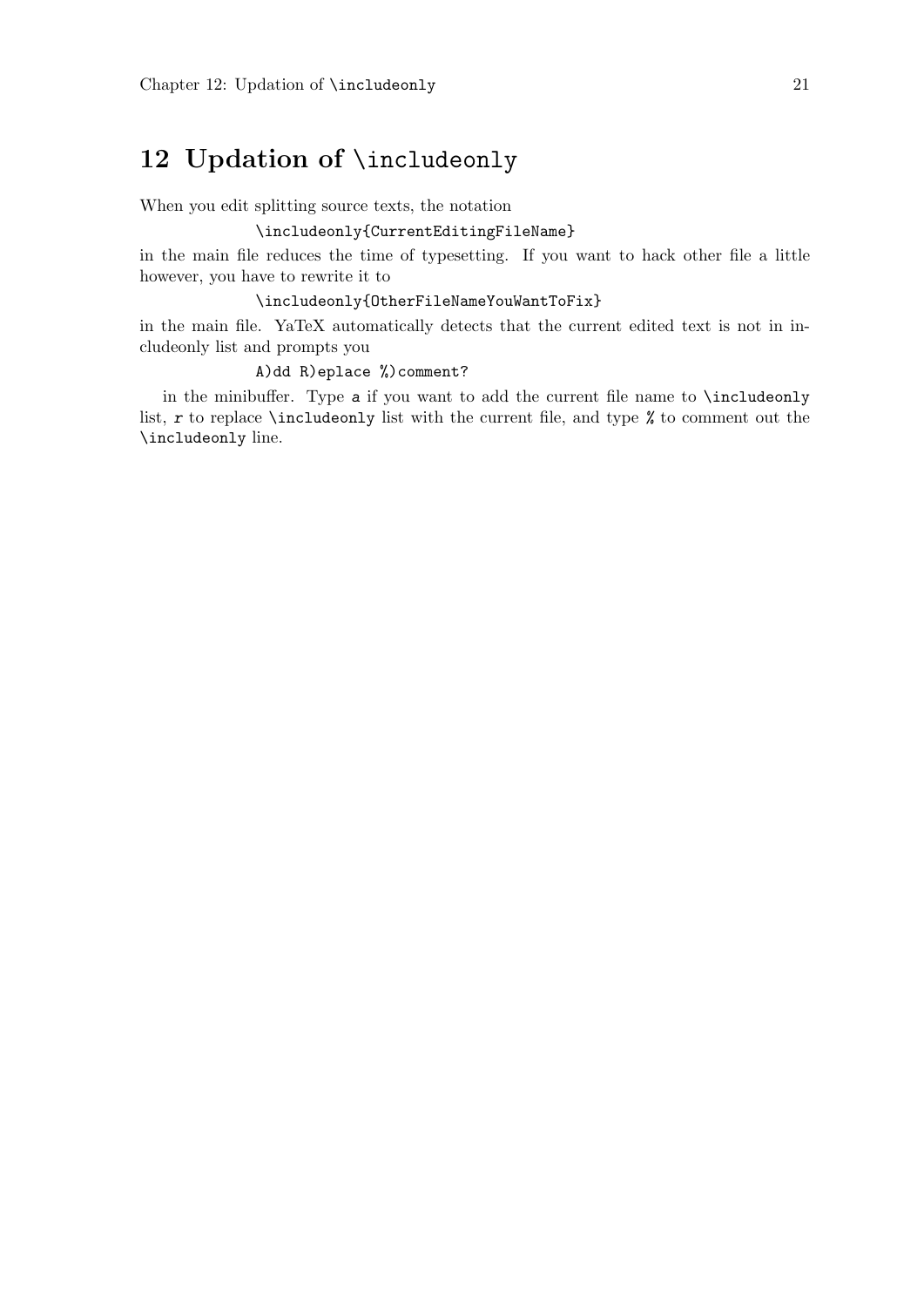# **13 What column?**

We are often get tired of finding the corresponding column in large tabulars. For example,

```
\begin{tabular}{|c|c|c|c|c|c|c|c|}\hline
Name&Position&Post No.&Addr.&Phone No.&FAX No.&
        Home Addr. &Home Phone\\ \hline
Thunder Bird & 6 & 223 & LA & xxx-yyy &
 zzz-www & Japan & 9876-54321 \\
  & 2 & \multicolumn{2}{c|}{Unknown}
        &&&(???)
 \\ \hline
 \end{tabular}
```
Suppose you have the cursor located at (???) mark, can you tell which column it is belonging at once? Maybe no. In such case, type

#### *[prefix] &*

. . . What column

in that position. YaTeX tells you the column header of the current field. Since YaTeX assumes the first line of tabular environment as a row of column headers, you can create a row of virtual column headers by putting them in the first line and commenting that line with %.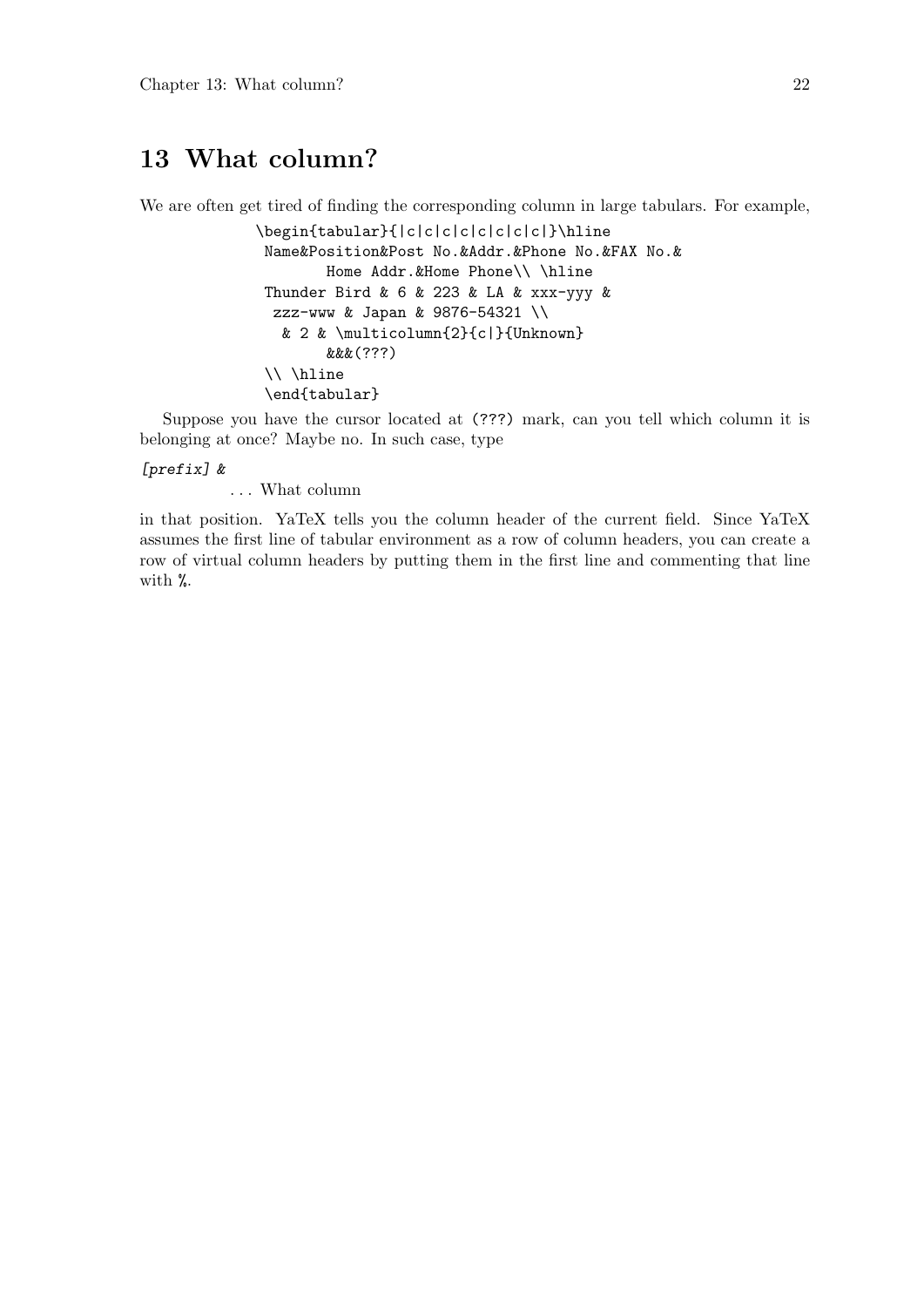# **14 Intelligent newline**

At the end of begin-type completion of tabular[\*], array, itemize, enumerate or tabbing environment, or typing

*ESC RET* . . . Intelligent newline

in these environments inserts the contents corresponding to the current environment in the next line. (At the begin-type completion, this contents can be removed by 'undo'.) In tabular environment, for example, *ESC RET* inserts the certain number of & and trailing \\, and \hline if other \hline is found in backward. Here are the list of contents vs. environments.

*•* tabular, tabular\*, array

Corresponding number of  $\&$  and  $\\\$ . And  $\hbox{hline if needed.}$ 

*•* tabbing

The same number of  $\>$  as  $\>$  in the first line.

*•* itemize, enumerate, description, list

\item or item[].

Note that since this function works seeing the contents of the first line, please call this after the second line if possible.

If you want to apply these trick to other environments, foo environment for example, define the function named YaTeX-intelligent-newline-foo to insert corresponding contents. That function will be called at the beginning of the next line after the newline is inserted to the current line. Since the function YaTeX-indent-line is designed to indent the current line properly, calling this function before your code to insert certain contents must be useful. See the definition of the function YaTeX-intelligent-newline-itemize as an example.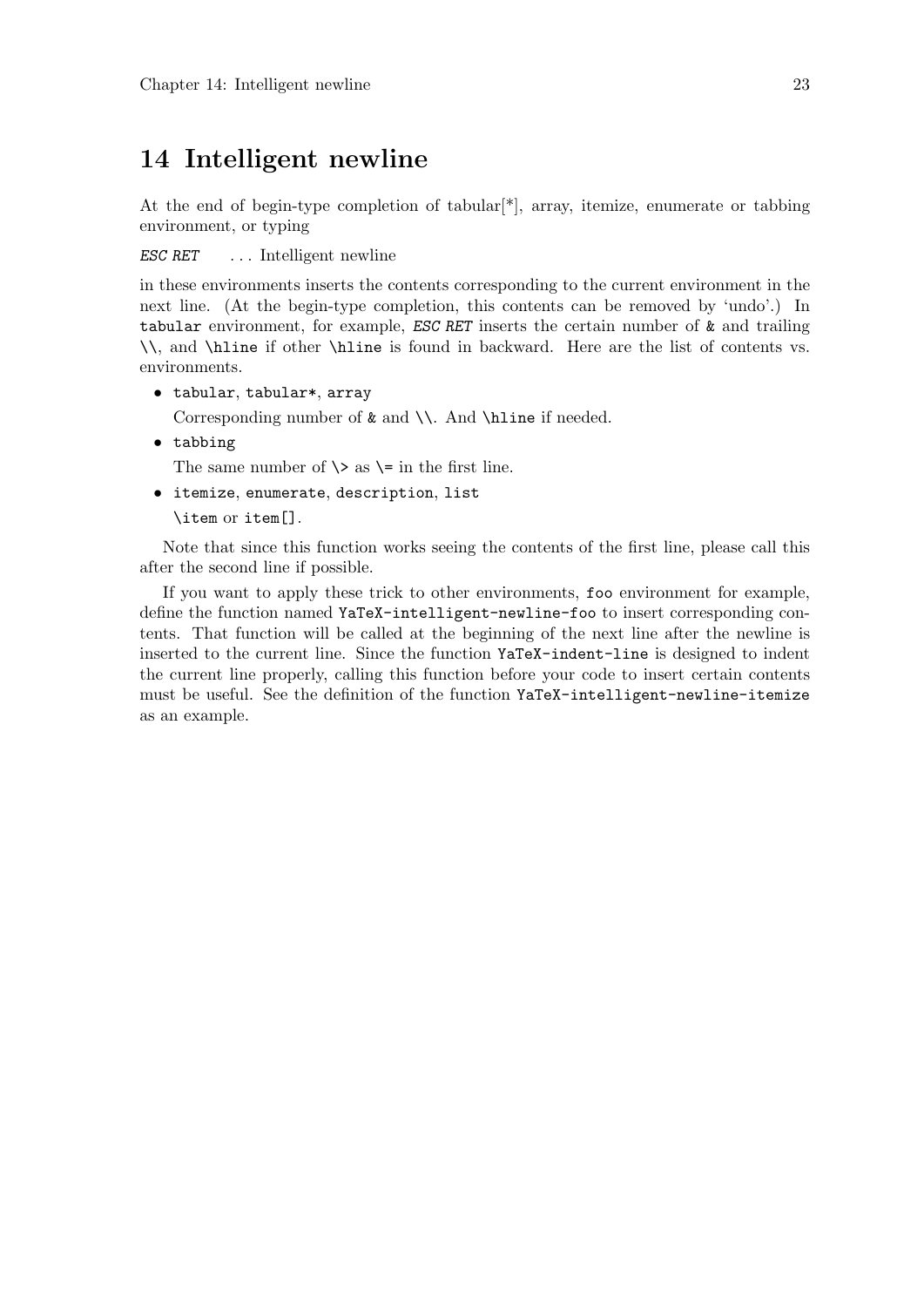# **15 Usepackage checker**

When you input begint-type, section-type, maketitle-type macros with completion, and it requires some LaTeX2e package, YaTeX examines the existence of correct \usepackage. If not, YaTeX inserts the \usepackage{} declaration corresponding to input macro.

To activate the package completion for your favarite package, set the variable YaTeX-package-alist-private correctly. Please refere the value of YaTeX-packagealist-default as an example.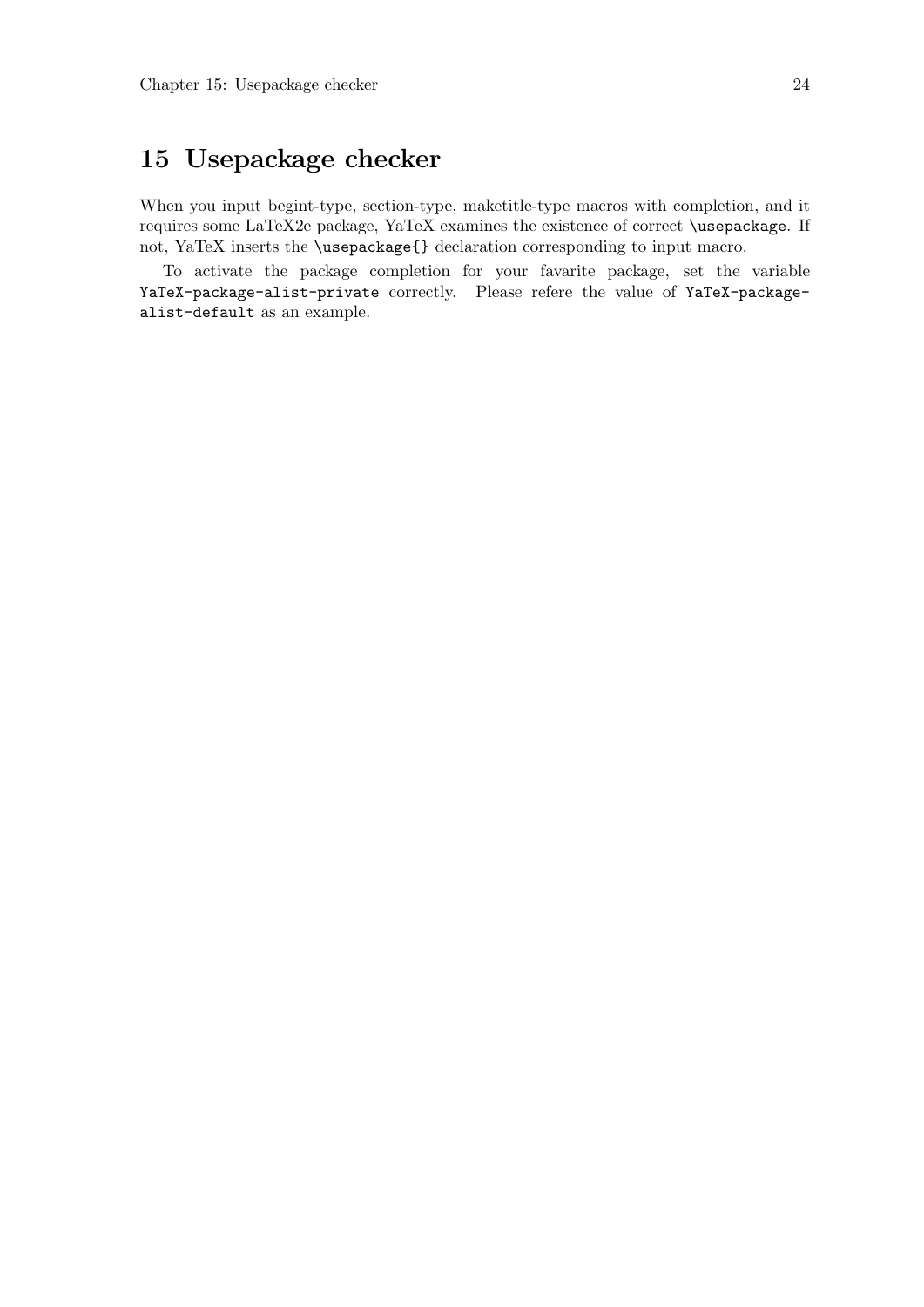# **16 Online help**

YaTeX provides you the online help with popular LaT<sub>EX</sub> commands.

Here are the key strokes for the online help.

*[prefix] ?*

. . . Online help

*[prefix] /*

. . . Online apropos

# **16.1 Online help**

'Online help' shows the documentation for the popular LaTEX commands(defaults to the commands on the cursor) in the next buffer. There are two help file, 'global help' and 'private help'. The former file contains the descriptions on the standard LaT<sub>E</sub>X command and is specified its name by variable YaTeX-help-file. Usually, the global help file should be located in public space (\$EMACSEXECPATH by default) and should be world writable so that anyone can update it to enrich its contents. The latter file contains descriptions on nonstandard or personal command definitions and is specified by YaTeX-help-file-private. This file should be put into private directory.

# **16.2 Online apropos**

'Online apropos' is an equivalent of GNU Emacs's apropos. It shows all the documentations that contains the keyword entered by the user.

# **16.3 When no descriptions are found...**

If there is no description on a command in help files, YaTeX requires you to write a description on that command. If you are willing to do, determine which help file to add and write the description on it referring your manual of (La)TeX. Please send me your additional descriptions if you describe the help on some standard commands. I might want to include it in the next distribution.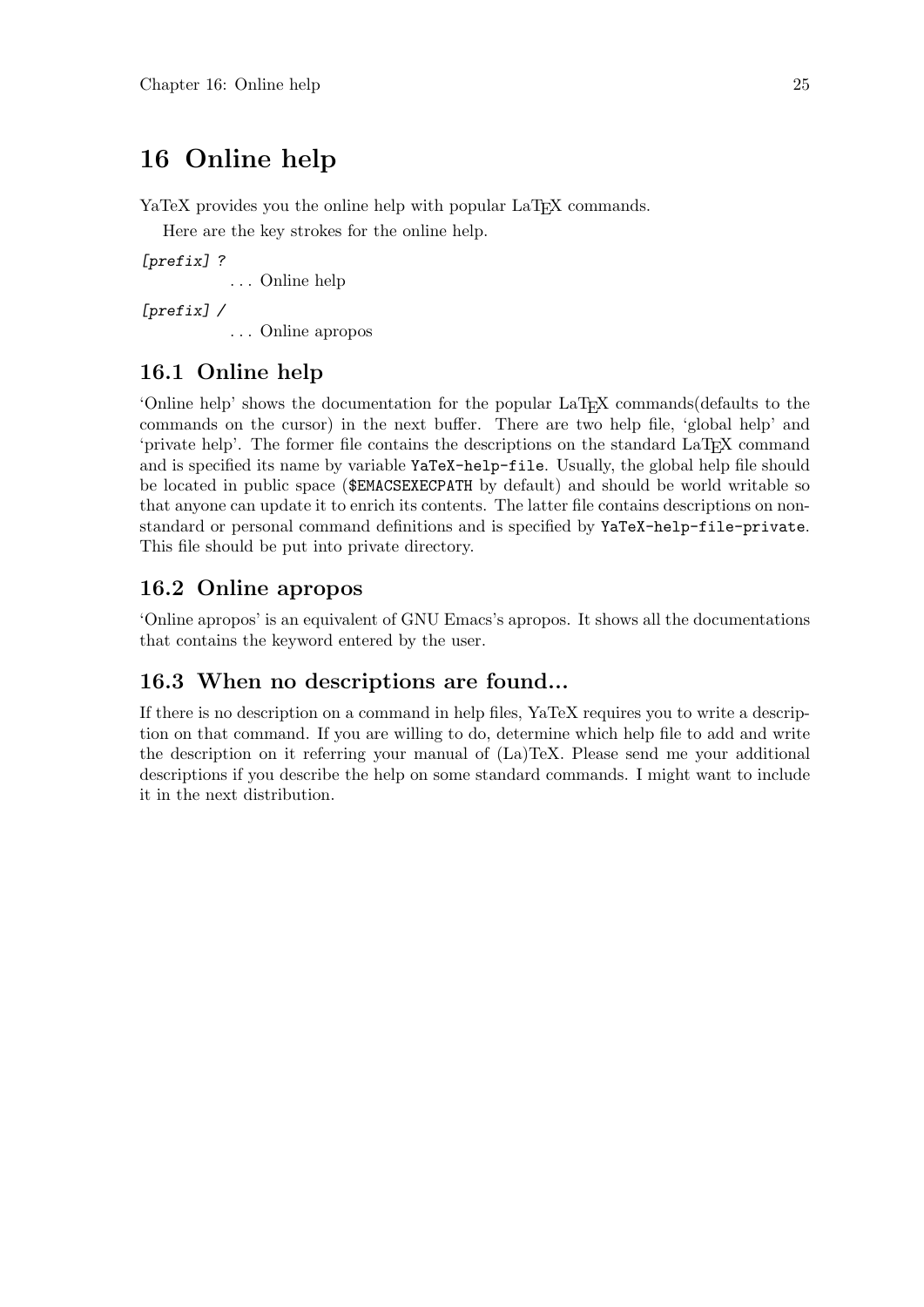# **17 Browsing file hierarchy**

When you are editing multi-file source, typing

*[prefix] d*

. . . browse file hierarchy

asks you the parent-most file (which may be defaulted) and displays the documentation hierarchy in the next window. In this buffer, the following commands are available.

| n          | move to the next line and show its contents                          |
|------------|----------------------------------------------------------------------|
| р          | move to the previous line and show its contents                      |
| Ν          | move to the next file in the same inclusion level                    |
| Ρ          | move to the previous file in the same inclusion level                |
| j          | move to the next line                                                |
| k          | move to the previous line                                            |
| u          | move to the parent file                                              |
| $\bullet$  | show the current files contents in the next window                   |
| <b>SPC</b> | scroll up the current file window                                    |
| DEL, b     | scroll down the current file window                                  |
| <          | show the beginning of the current file                               |
| >          | show the end of the current file                                     |
| >          | $\ldots$ return to the previous postion after $\langle$ or $\rangle$ |
| RET, g     | open the current file in the next window                             |
| mouse-2    | $\ldots$ same as RET(available only with window system)              |
| O          | other window                                                         |
| 1          | delete other windows                                                 |
|            | shrink hierarchy buffer window                                       |
| +          | enlarge hierarchy buffer window                                      |
| ?          | $\ldots$ describe mode                                               |
| q          | $\ldots$ quit                                                        |

Note that operations on the file contents in the next window do not work correctly when you close the corresponding file.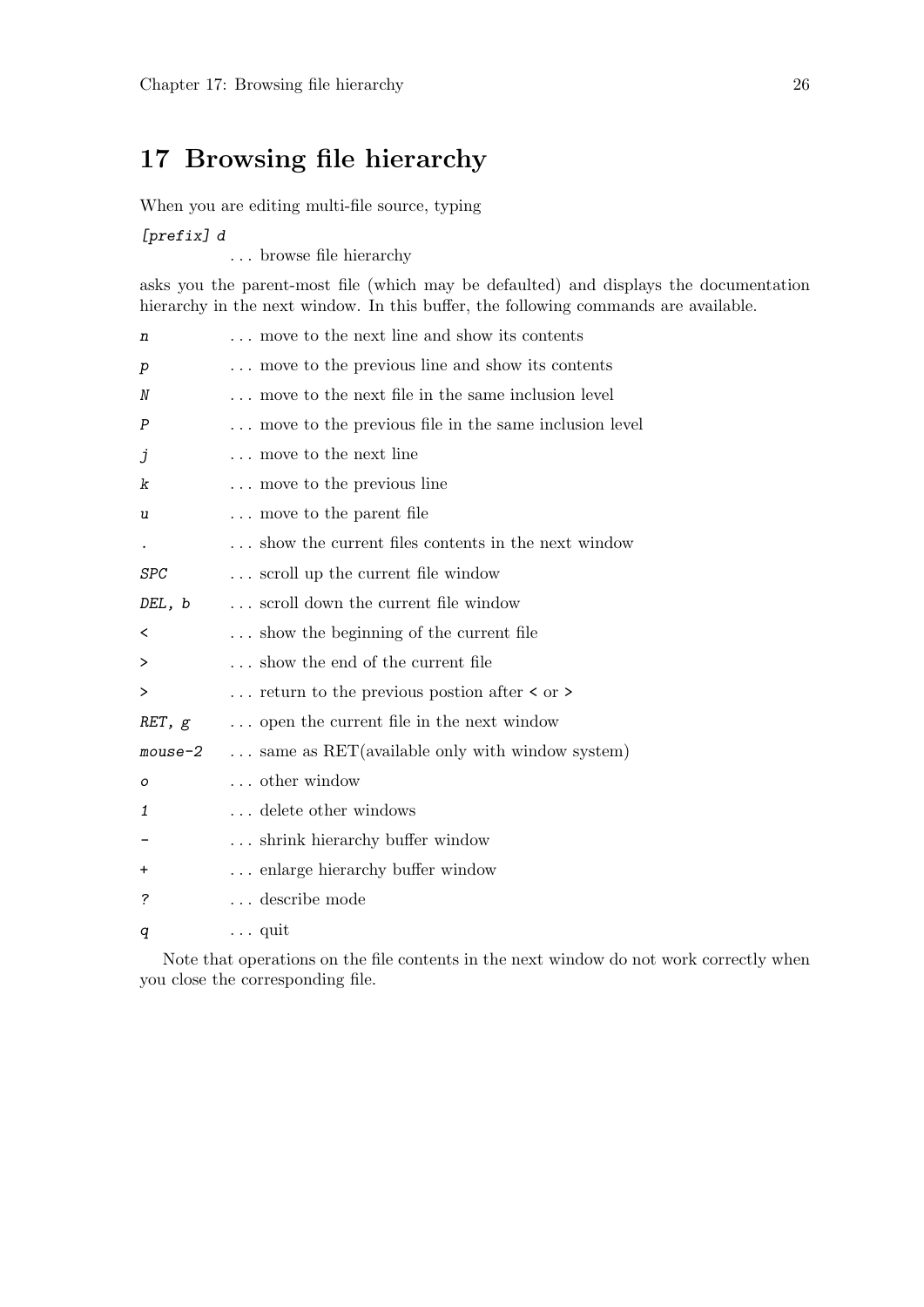# **18 Cooperation with other packages**

YaTeX works better with other brilliant packages.

# **18.1 gmhist**

When you are loading 'gmhist.el' and 'gmhist-mh.el', you can use independent command history list at the prompt of preview command (*[prefix] tp*) and print command (*[prefix] tl*). On each prompt, you can enter the previous command line string repeatedly by typing *M-p*.

## **18.2 min-out**

'min-out', the outline minor mode, can be used in yatex-mode buffers. If you want to use it with YaTeX, please refer the file 'yatexm-o.el' as an example.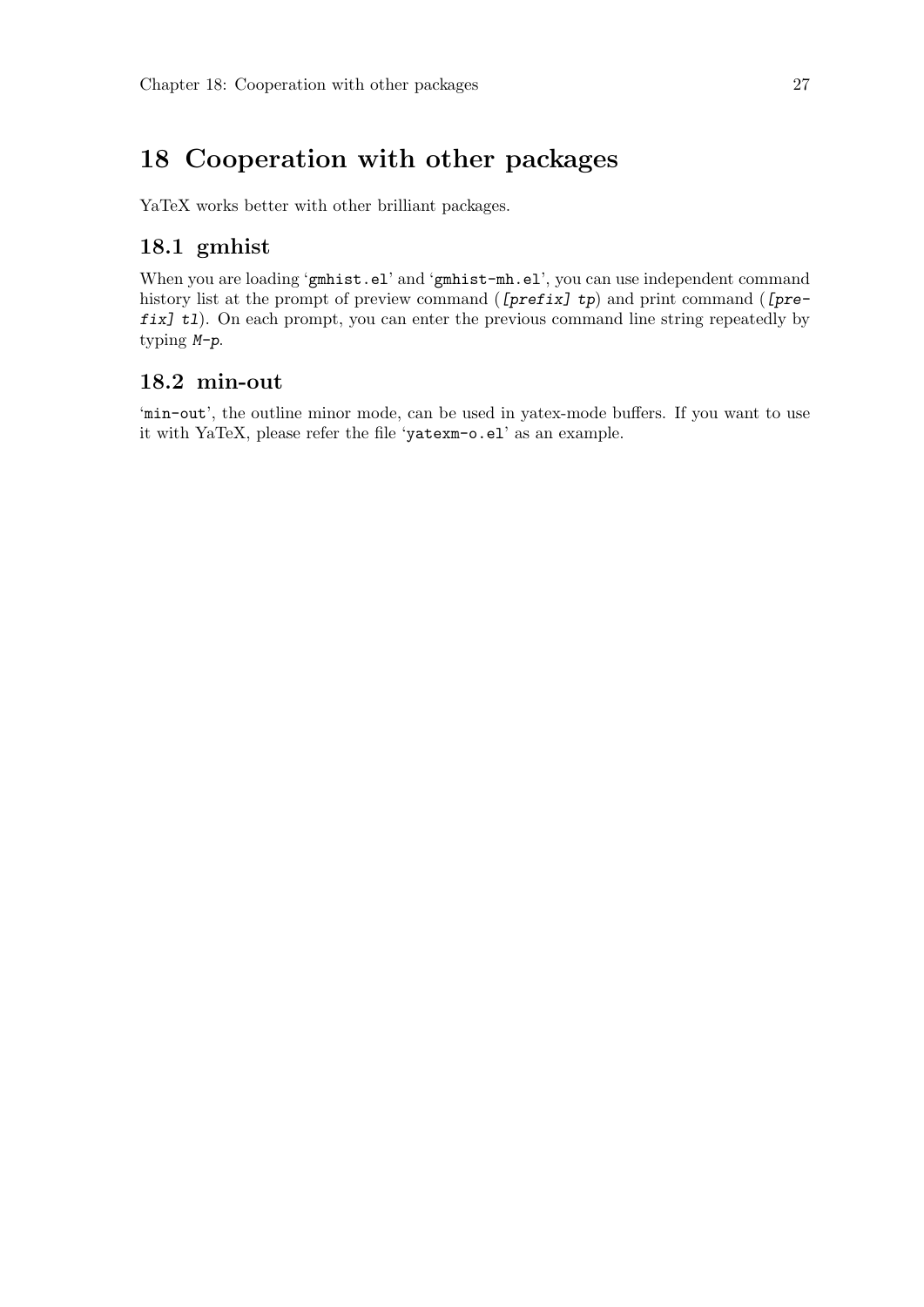# **19 Customizations**

You can customize YaTeX by setting Emacs-Lisp variables and by making add-in functions.

# **19.1 Lisp variables**

You can change the key assignments or make completion more comfortable by setting the values of various variables which control the movement of yatex-mode.

For example, if you want to change the prefix key stroke from *C-c* to any other sequence, set YaTeX-prefix to whatever you want to use. If you don't want to use the key sequence *C-c letter* which is assumed to be the user reserved sequence in Emacs world, set YaTeXinhibit-prefix-letter to t, and all of the default key bind of *C-c letter* will turn to the corresponding *C-c C-letter* (but the region based completions that is invoked with *C-c Capital-letter* remain valid, if you want to disable those bindings, set that variable to 1 instead of t).

## **19.1.1 All customizable variables**

Here are the customizable variables of yatex-mode. Each value setq-ed in  $\lq\lq$ . emacs' is preferred and that of defined in 'yatex.el' is neglected. Parenthesized contents stands for the default value. When you are to change some of these variables, see more detailed documentation of the variable by *M-x describe-variable*.

| YaTeX-japan<br>Set this nil to produce all messages in English (Depends on Japanese feature of<br>Emacs)                                                                                                                   | [Variable] |
|----------------------------------------------------------------------------------------------------------------------------------------------------------------------------------------------------------------------------|------------|
| YaTeX-kanji-code<br>Default buffer-file-coding-system for YaTeX modes' buffer. Set this 0 to no language<br>conversion. Nil to preserve original coding-system. $1 = Shift JIS, 2 = JIS, 3 = EUC,$<br>$4 = UTF-8$ (1 or 2) | [Variable] |
| YaTeX-prefix<br>Prefix key stroke $(C-c)$                                                                                                                                                                                  | [Variable] |
| YaTeX-inhibit-prefix-letter<br>Change key stroke from $C-c$ letter to $C-c$ C-letter (nil)                                                                                                                                 | [Variable] |
| YaTeX-fill-prefix<br>Fill-prefix used in yatex-mode (nil)                                                                                                                                                                  | [Variable] |
| YaTeX-user-completion-table<br>Name of user dictionary where learned completion table will be stored.<br>$("^*/.yatexc")$                                                                                                  | [Variable] |
| tex-command<br>$LaTeX$ typesetter command ("latex")                                                                                                                                                                        | [Variable] |
| dvi2-command<br>Preview command ("xdvi -geo +0+0 -s 4")                                                                                                                                                                    | [Variable] |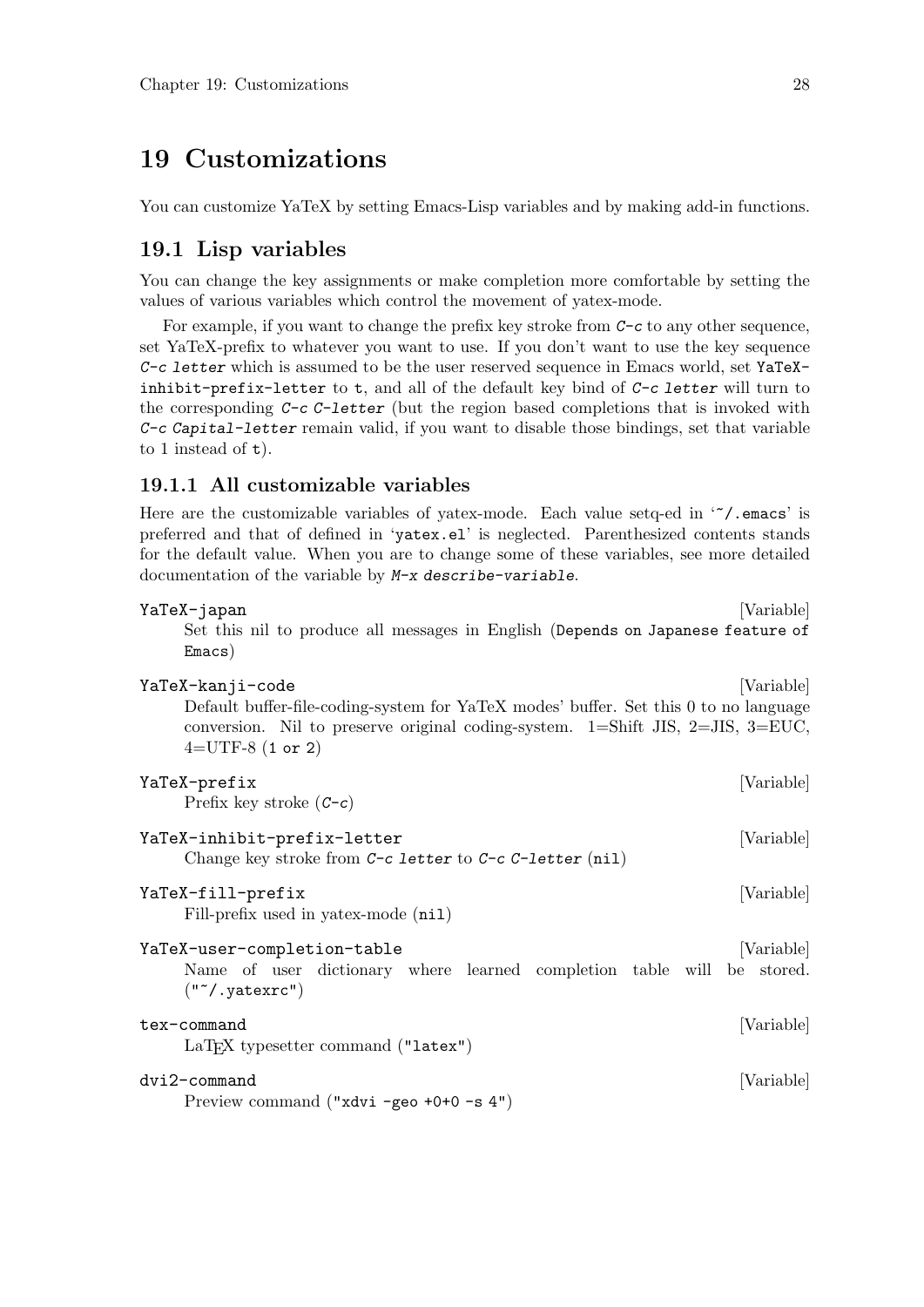| dviprint-command-format<br>Command format to print dvi file ("dvi2ps %f %t %s   1pr")                                                                                                                                                                                                                                                                                            | [Variable]           |
|----------------------------------------------------------------------------------------------------------------------------------------------------------------------------------------------------------------------------------------------------------------------------------------------------------------------------------------------------------------------------------|----------------------|
| dviprint-from-format<br>Start page format of above %f. %b will turn to start page $($ "-f %b")                                                                                                                                                                                                                                                                                   | [Variable]           |
| dviprint-to-format<br>End page format of above %t. %e will turn to end page (" $-t$ %e")                                                                                                                                                                                                                                                                                         | [Variable]           |
| makeindex-command<br>Default makeindex command ("makeindex" ("makeind" on MS-DOS))                                                                                                                                                                                                                                                                                               | [Variable]           |
| YaTeX-dvipdf-command<br>Default command name to convert .dvi to PDF ("dvipdfmx")                                                                                                                                                                                                                                                                                                 | [Variable]           |
| YaTeX-on-the-fly-preview-interval<br>Interval time in seconds of idle to trigger on-the-fly preview of environment by [pre-<br>fix] $t e(0.9)$ . Nil disables on-the-fly preview.                                                                                                                                                                                                | [Variable]           |
| YaTeX-on-the-fly-math-preview-engine<br>Function symbol to use on-the-fly preview of MATH environment started<br>[prefix] t e ('YaTeX-typeset-environment-by-lmp which calls<br>by<br>math-preview-expression function if latex-math-preview is available, otherwise<br>'YaTeX-typeset-environment-by-builtin which alls built-in function).<br>Nil disables on-the-fly preview. | [Variable]<br>latex- |
| YaTeX-cmd-gimp<br>Command name of GIMP (code"gimp")                                                                                                                                                                                                                                                                                                                              | [Variable]           |
| YaTeX-cmd-tgif<br>Command name of tgif (code"tgif")                                                                                                                                                                                                                                                                                                                              | [Variable]           |
| YaTeX-cmd-inkscape<br>Command name of Inkscape (code"inkscape")                                                                                                                                                                                                                                                                                                                  | [Variable]           |
| YaTeX-cmd-dia<br>Command name of Dia (code"dia")                                                                                                                                                                                                                                                                                                                                 | [Variable]           |
| YaTeX-cmd-ooo<br>Command name of OpenOffice.org/LibreOffice (code"soffice")                                                                                                                                                                                                                                                                                                      | [Variable]           |
| YaTeX-cmd-gs<br>Command name of Ghostscript (code"gs")                                                                                                                                                                                                                                                                                                                           | [Variable]           |
| YaTeX-cmd-dvips<br>Command name of dvips (code"dvips")                                                                                                                                                                                                                                                                                                                           | [Variable]           |
| YaTeX-cmd-displayline<br>Command name of displayline (code"/Applications/Skim.app/Contents/SharedSupport/displayline"                                                                                                                                                                                                                                                            | [Variable]           |
| YaTeX-cmd-edit-ps<br>Command name for editing PostScript files (Value of code"YaTeX-cmd-gimp")                                                                                                                                                                                                                                                                                   | [Variable]           |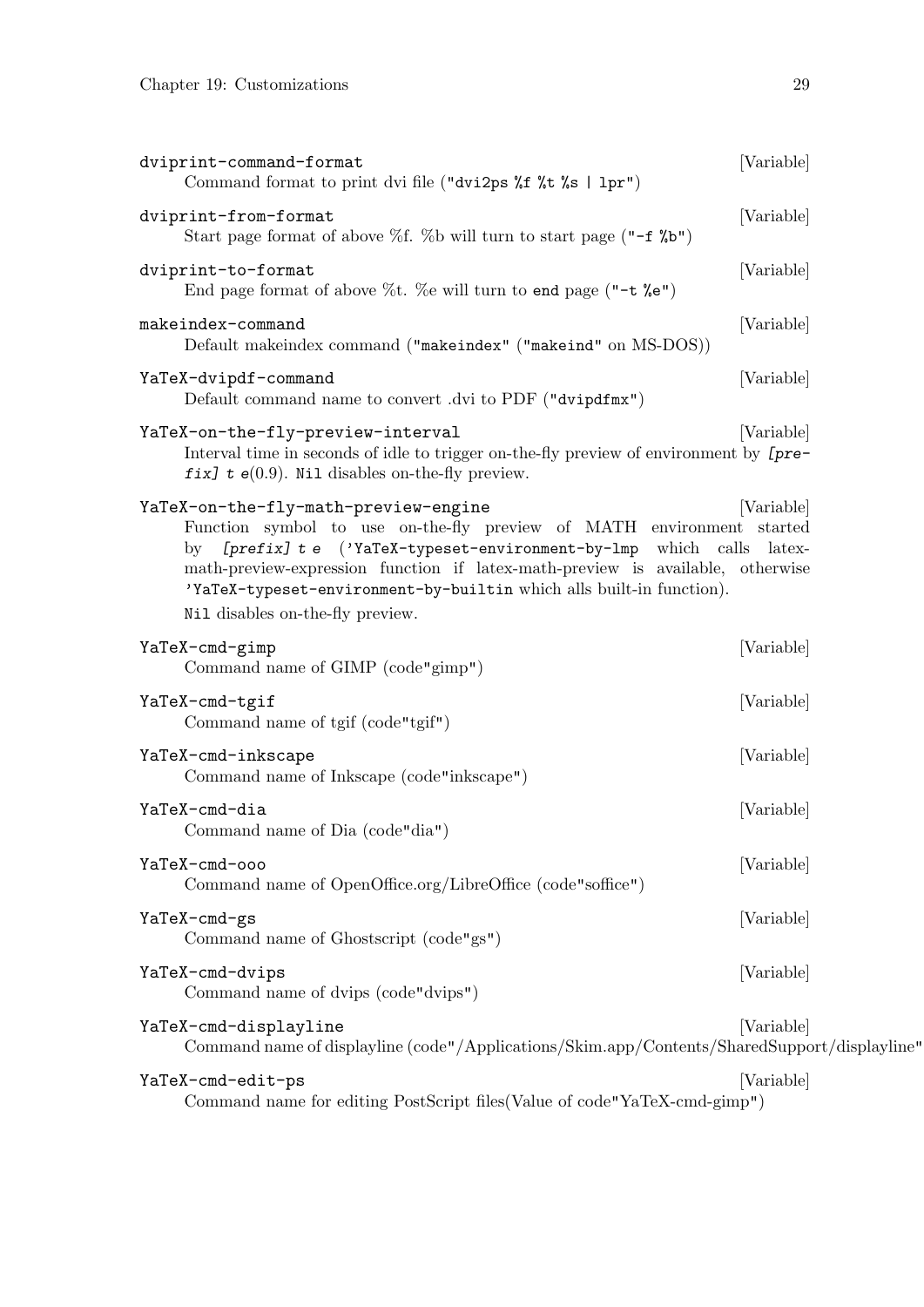| YaTeX-cmd-edit-pdf<br>Command name for editing PDF files (Value of code "YaTeX-cmd-ooo")                                                                                                                 | [Variable] |
|----------------------------------------------------------------------------------------------------------------------------------------------------------------------------------------------------------|------------|
| YaTeX-cmd-edit-ai<br>Command name for editing '.ai' files (Value of code "YaTeX-cmd-inkscape")                                                                                                           | [Variable] |
| YaTeX-cmd-edit-svg<br>Command name for editing SVG files (Value of code"YaTeX-cmd-inkscape")                                                                                                             | [Variable] |
| YaTeX-cmd-edit-images<br>Command name for editing image files (Value of code "YaTeX-cmd-gimp")                                                                                                           | [Variable] |
| YaTeX-need-nonstop<br>Put \nonstopmode{} or not (nil)                                                                                                                                                    | [Variable] |
| latex-warning-regexp<br>Regular expression of warning message latex command puts out $("line.* [0-9]*")$                                                                                                 | [Variable] |
| latex-error-regexp<br>Regular expression of error message $(\texttt{"l}\backslash\backslash\texttt{[1-9][0-9]*"}$                                                                                        | [Variable] |
| latex-dos-emergency-message<br>Message latex command running on DOS puts at abort ("Emergency stop")                                                                                                     | [Variable] |
| YaTeX-item-regexp<br>Regular expression of item command $(\sqrt{\times})$                                                                                                                                | [Variable] |
| YaTeX-verb-regexp<br>Regexp of verb family. Omit \\\\. ("verb\\*?\\ path")                                                                                                                               | [Variable] |
| YaTeX-nervous<br>T for using local dictionary $(t)$                                                                                                                                                      | [Variable] |
| YaTeX-sectioning-regexp<br>Regexp of LaT <sub>F</sub> X sectioning command ("\\(part\\ chapter\\*?\\ \\(sub\\)*\\(section\\ par                                                                          | [Variable] |
| YaTeX-fill-inhibit-environments<br>Inhibit fill in these environments ('("tabular" "tabular*" "array" "picture"<br>"eqnarray" "eqnarray*" "equation" "math" "displaymath" "verbatim"<br>$"verbatim*")$   | [Variable] |
| YaTeX-uncomment-once<br>T for deleting all preceding % (nil)                                                                                                                                             | [Variable] |
| YaTeX-close-paren-always<br>T for always close all parenthesis automatically, nil for only eol (t)                                                                                                       | [Variable] |
| YaTeX-auto-math-mode<br>Switch math-mode automatically $(t)$                                                                                                                                             | [Variable] |
| YaTeX-math-key-list-private<br>User defined alist, math-mode-prefix vs completion alist used in image completion<br>(nil). See 'yatexmth.el' for the information about how to define a completion alist. | [Variable] |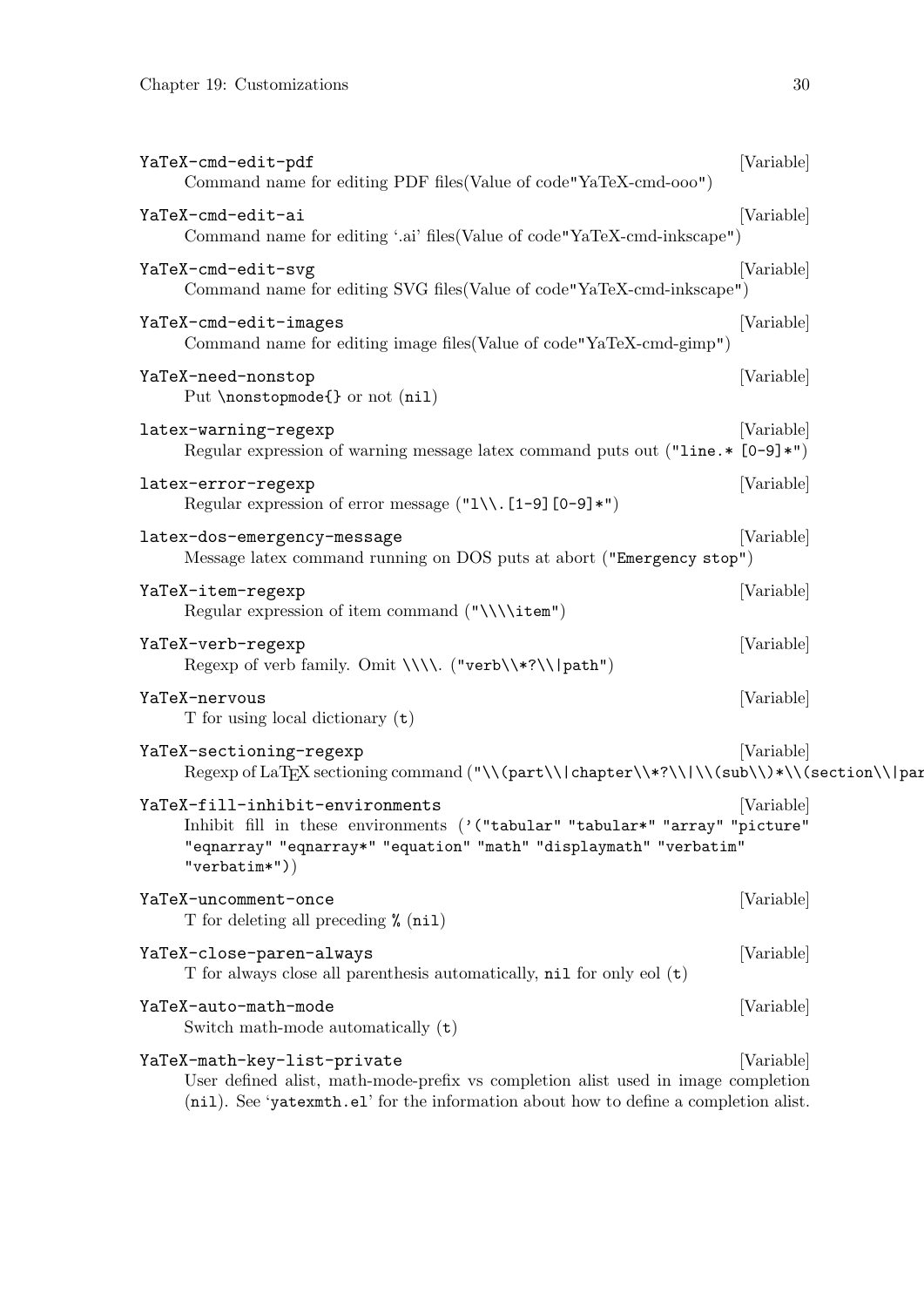YaTeX-default-pop-window-height [Variable] Initial height of typesetting buffer when one-window. Number for the lines of the buffer, numerical string for the percentage of the screen-height. nil for half height (10) YaTeX-help-file [Variable] Global online help file name ('\$doc-directory/../../site-lisp/YATEXHLP.eng')

#### YaTeX-help-file-private [Variable]

Private online help file name ('"~/YATEXHLP.eng"')

#### YaTeX-no-begend-shortcut [Variable]

Disable [prefix] b ?? shortcut (nil)

#### YaTeX-hilit-pattern-adjustment-private [Variable]

List of the list that contain the regular expression and the symbol of logical meaning of the string that matches the pattern. See also the value from (assq 'yatexmode hilit-patterns-alist) and the value of YaTeX-hilit-pattern-adjustmentdefault (and even the document of hilit19.el).

#### YaTeX-sectioning-level [Variable] [Variable]

Alist of LaTeX's sectioning command vs its height.

#### YaTeX-hierarchy-ignore-heading-regexp [Variable]

YaTeX-display-hierarchy searches for sectioning command first, and comment line secondary as a file headings. In latter case, ignore lines that match with regular expression of this variable. Default value of this variable is RCS header expressions and mode specifying line '-\*- xxxx -\*'.

#### YaTeX-skip-default-reader [Variable]

Non-nil for this variable skips the default argument reader of section-type command when add-in function for it is not defined (nil)

## YaTeX-create-file-prefix-g [Variable] When typing  $prefix g$  on the **\include** line, open the target file even if the file doesn't exist (nil)

#### YaTeX-simple-messages [Variable] [Variable]

Simplyfy messages of various completions (nil)

#### YaTeX-hilit-sectioning-face [Variable]

When hilit19 and yatex19 is active, YaTeX colors the sectioning commands. This variable specifies the foreground and background color of \part macro. The default value is '(yellow/dodgerblue yellow/slateblue). The first element of this list is for the screen when hilit-background-mode is 'light, and the second element is for 'dark. You should specify both color as 'forecolor/backcolor'.

#### YaTeX-hilit-sectioning-attenuation-rate [Variable]

When color mode, this variable specifies how much attenuate the color density of \subparagraph compared with that of \chapter ('(15 40)) See also YaTeX-hilitsectioning-face.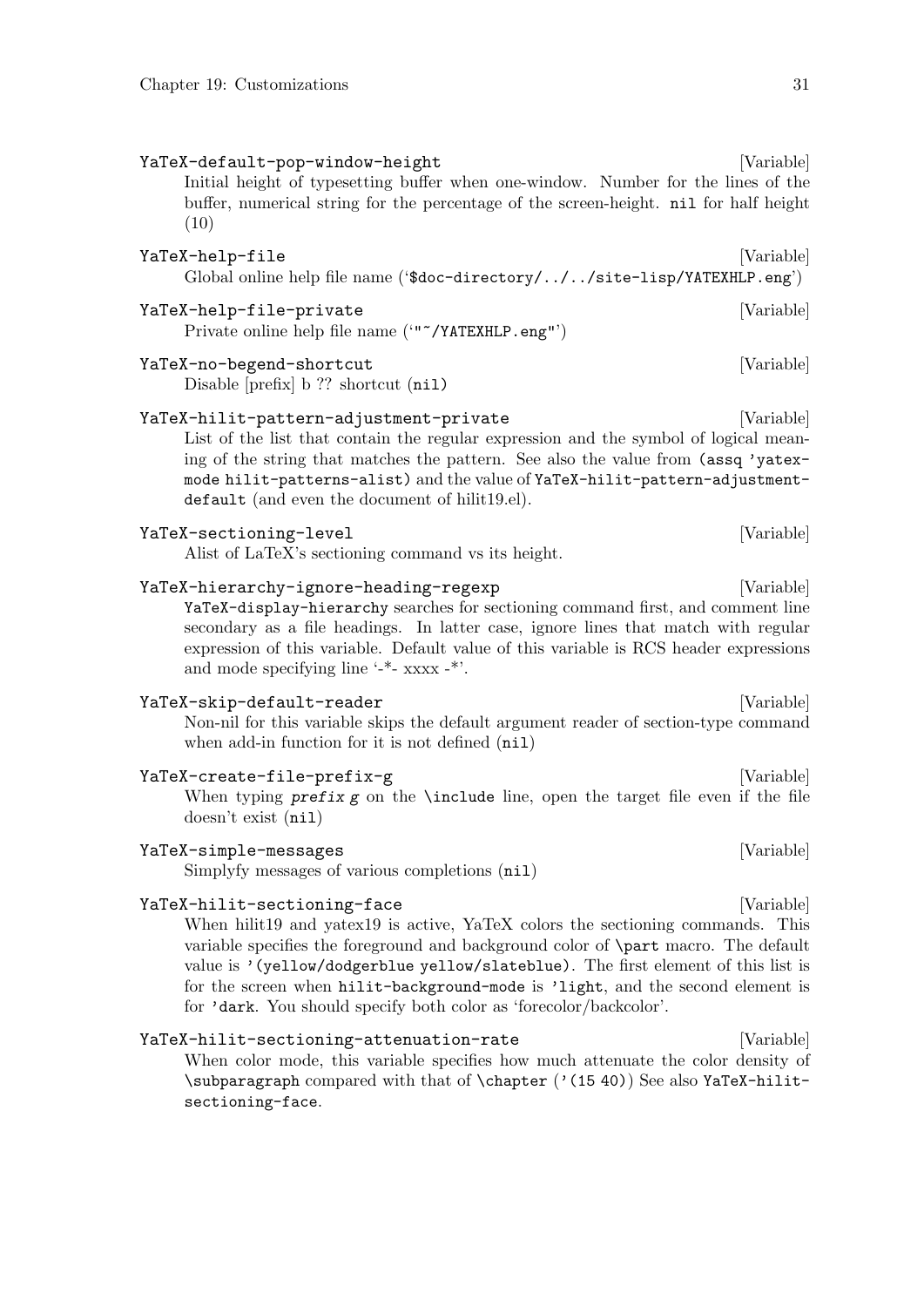| YaTeX-use-AMS-LaTeX<br>If you use AMS-LaTeX, set to $t$ (nil)                                                                                                                                                                                                                                                                                                                              | [Variable] |
|--------------------------------------------------------------------------------------------------------------------------------------------------------------------------------------------------------------------------------------------------------------------------------------------------------------------------------------------------------------------------------------------|------------|
| YaTeX-use-LaTeX2e<br>If you use LaTeX2e, set to $t(t)$                                                                                                                                                                                                                                                                                                                                     | [Variable] |
| YaTeX-template-file<br>File name which is automatically inserted at creation ("/work/template.tex)                                                                                                                                                                                                                                                                                         | [Variable] |
| YaTeX-search-file-from-top-directory<br>Non-nil means to search input-files from the directory where main file exists $(t)$                                                                                                                                                                                                                                                                | [Variable] |
| YaTeX-use-font-lock<br>Use font-lock to fontify buffer or not ((featurep 'font-lock)                                                                                                                                                                                                                                                                                                       | [Variable] |
| YaTeX-use-hilit19<br>Use hilit19 to highlight buffer or not ((featurep 'hilit19)                                                                                                                                                                                                                                                                                                           | [Variable] |
| YaTeX-use-italic-bold<br>YaTeX tries to search italic, bold fontsets or not (t if Emacs-20 or later). This variable<br>is effective only when font-lock is used. ((featurep 'hilit19)                                                                                                                                                                                                      | [Variable] |
| YaTeX-singlecmd-suffix<br>Suffix which is always inserted after maketitle-type macros. "{}" is recommended.                                                                                                                                                                                                                                                                                | [Variable] |
| YaTeX-package-alist-private<br>Alist of LaTeX2e-package name vs. lists of macros in it. Set this alist properly and<br>YaTeX automatically check the declaration of 'usepackage' for corresponding macro,<br>when you input that macro with completion. If required 'usepackage' is not found,<br>YaTeX also automatically inserts '\usepackage'. Alist is as follows;<br>' ((PackageName1 | [Variable] |
| (completionType ListOfMacro)<br>(completionType ListOfMacro))                                                                                                                                                                                                                                                                                                                              |            |
| (PackageName2<br>(completionType ListOfMacro)<br>(completionType ListOfMacro)))                                                                                                                                                                                                                                                                                                            |            |
| completionType is one of env, section, maketitle. Consult the value of YaTeX-<br>package-alist-default as an example.                                                                                                                                                                                                                                                                      |            |
|                                                                                                                                                                                                                                                                                                                                                                                            |            |

### YaTeX-tabular-indentation **but all the contract of the contract of the contract of the contract of the contract o**

At indentation by *C-i* in tabular or array environment, YaTeX put the additional spaces to the normail indentation depth. The number of additional spaces is the product of YaTeX-tabular-indentation and the number of column position in tabular.

#### YaTeX-noindent-env-regexp [Variable]

Regexp of environment names that should begin with no indentation. All verbatimelike environment name should match with.

#### YaTeX-electric-indent-mode [Variable]

Emacs 24.4 introduces automatic indentation of current and new lines. This might be annoying for some people. Pass this value to the function 'electric-indent-local-mode. If you prefer to stop electric-indent-mode in yatex-mode, set '-1' to this variable.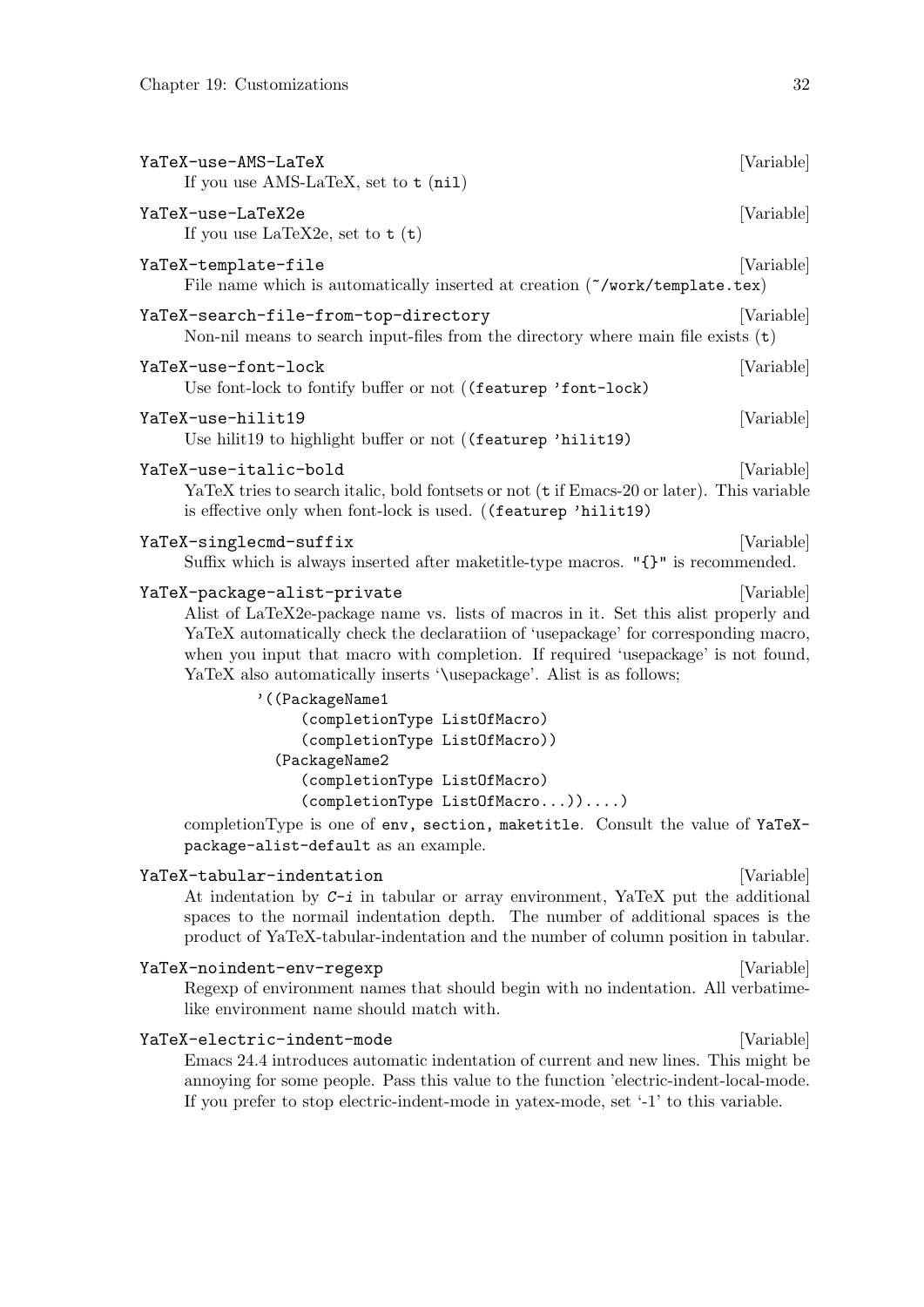YaTeX-ref-default-label-string [Variable] [Variable] Default  $\lvert \$ ref time string format. This format is like strftime(3) but allowed conversion char are as follows;  $\%$ y -> Last 2 digit of year,  $\%$ b -> Month name,  $\%$ m  $\rightarrow$  Monthe number(1-12), %d  $\rightarrow$  Day, %H  $\rightarrow$  Hour, %M  $\rightarrow$  Minute, %S  $\rightarrow$  Second,  $\%$ qx -> alphabetical-decimal conversion of yymmdd.  $\%$ qX -> alphabetical-decimal conversion of HHMMSS. Beware defualt label-string should be always unique. So this format string should have both time part  $(\%H^*\%M^*\%S)$  or  $(\%qX)$  and date part  $(\%y+(\%b)\%m)+\%d$  or  $\%qx$ ).

YaTeX-ref-generate-label-function [Variable] [Variable] Function to generate default label string for unnamed \\label{}s. The function pointed to this value should take two arguments. First argument is LaTeX macro's name, second is macro's argument. Here is an example for using this value.

```
(setq YaTeX-ref-generate-label-function 'my-yatex-generate-label)
(defun my-yatex-generate-label (command value)
  (and (string= command "caption")
       (re-search-backward "\\\\begin{\\(figure\\|table\\)}" nil t)
       (setq command (match-string 1)))
  (let ((alist '(("chapter" . "chap")
                 ("section" . "sec")
                 ("subsection" . "subsec")
                 ("figure" . "fig")
                 ("table" . "tbl"))))
    (if (setq command (cdr (assoc command alist)))
        (concat command ":" value)
      (YaTeX::ref-generate-label nil nil))))
```
## **19.1.2 Sample definitions**

For instance, to change the prefix key stroke to *ESC*, and name of the user dictionary '~/src/emacs/yatexrc', and set fill-prefix to single TAB character, add the following setq to "/.emacs'.

```
(setq YaTeX-prefix "\e"
     YaTeX-user-completion-table "~/src/emacs/yatexrc"
     YaTeX-fill-prefix " ")
```
## **19.1.3 Hook variables**

More customizations will be done by the hook-function defined in hook-variable yatexmode-hook. This is useful to define a shortcut key sequence to enter some environments other than document and enumerate etc. The following statement defines [prefix] ba to enter \begin{abstract} ... =end{abstract} immediately.

```
(setq yatex-mode-hook
      '(lambda() (YaTeX-define-begend-key "ba" "abstract")))
```
You should use functions YaTeX-define-key, or YaTeX-define-begend-key to define all the key sequences of yatex-mode.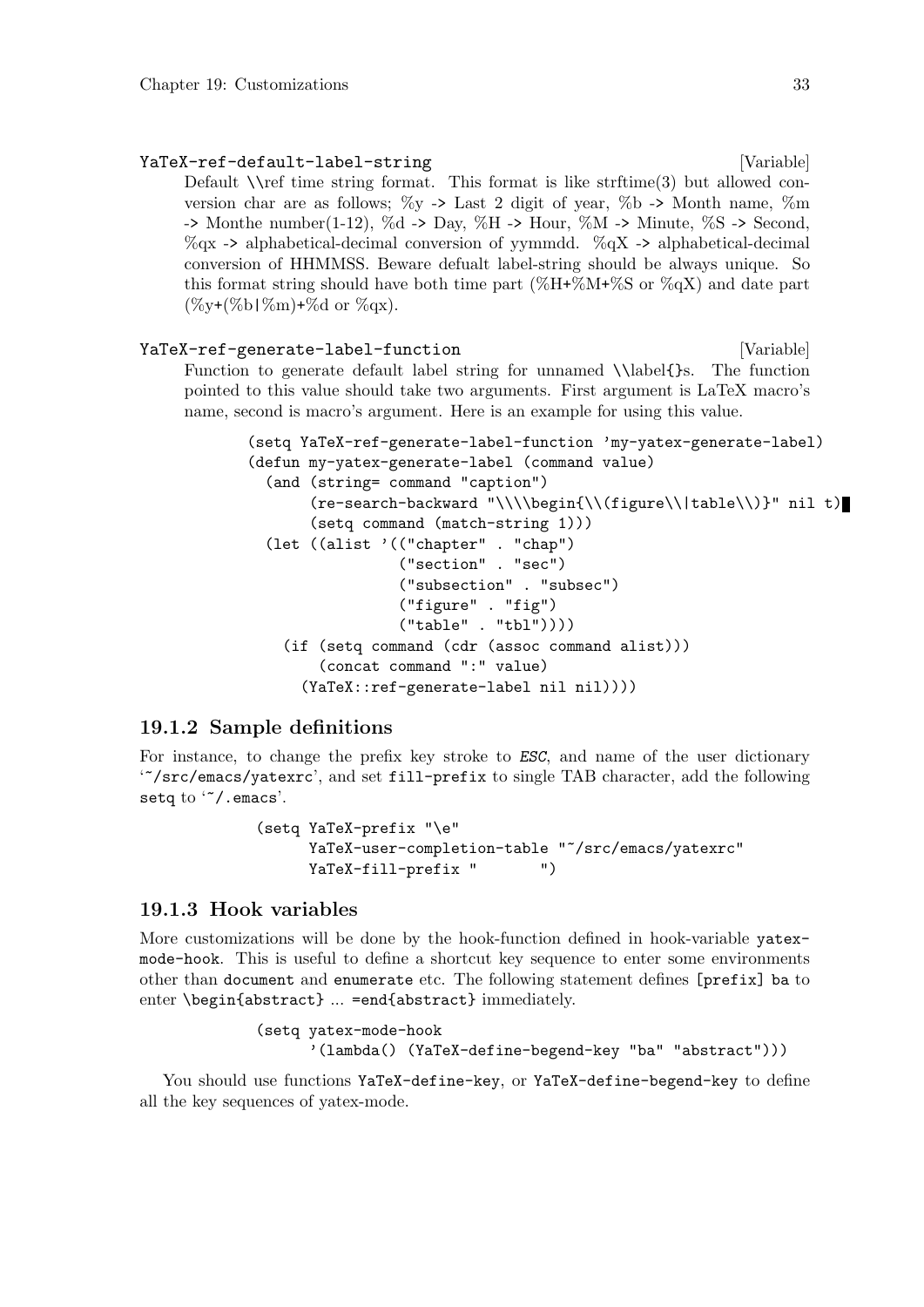# **19.1.4 Hook file**

You can stuff all of YaTeX related expressions into a file named 'yatexhks.el' if you have a lot of codes. YaTeX automatically load this file at the initialization of itself. Using 'yatexhks.el' makes yatex-mode-load-hook unnecessary.

# **19.2 Add-in functions**

You can easily define a function to input detailed arguments with completion according to LaT<sub>E</sub>X environments or commands.

# **19.2.1 What is add-in functions?**

When you input tabular environment, don't you think "I want YaTeX to complete its argument toward my favorite one such as {|c|c|c|}..."? Yes, you can define the function to complete arguments for any environment and any LaTEX commands.

# **19.2.2 Procedure**

Here is the procedure to define add-in functions.

- 1. Define the function
- 2. Put the function into 'yatexhks.el'

# **19.2.3 How the add-in function works**

There are three types of add-in.

~~~~~~~~~~

~~~~ ~~~

- 1. Option add-in
- 2. argument add-in
- 3. enclosing add-in

*Option add-in* returns the LaT<sub>EX</sub>'s optional parameters such as optional strings after \begin{ENV}, optional strings between a section-type command and its first argument, and optional strings just after type maketitle-type command. The following illustrates the name of add-in functions, where underlined strings are generated by add-in functions.

```
\begin{table}[ht] (Function name: YaTeX:table)
```
 $~\sim~\sim~\sim~$ \put(100,200){} (Function name: YaTeX:put) ~~~~~~~~~  $\sum_{i=0}^{n}$  (Function name: YaTeX:sum)

Obviously, the function name is decided by concatenating the prefix 'YaTeX:' and LaTEX command's name.

Another add-in type is *argument add-in*, which completes arguments for section-type commands.

\newcommand{\foo}{bar} (Function name: YaTeX::newcommand)

When the section-type command is inputted, the function named by concatenating 'Ya-TeX::' and section-type command, is called automatically with an integer argument which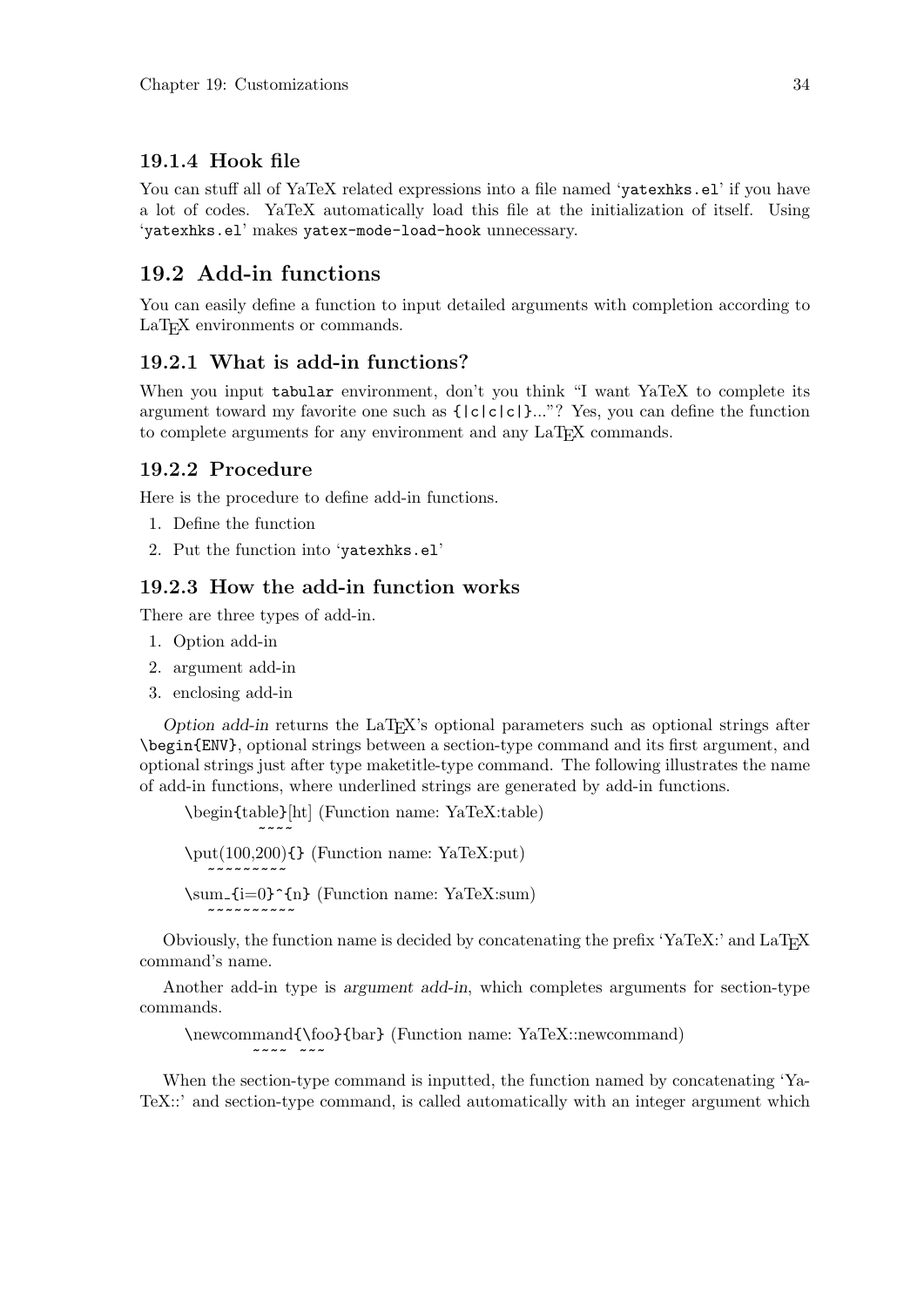indicates which argument of section-type command is being read. Thus the add-in should determine the job referring the value of its argument.

*enclosing add-in* is for modifying and/or checking the region that will be enclosed by section-type commands via *[prefix] S*. An enclosing add-in function will be called with two arguments, beginning of the enclosed region and end of the region. Suppose you want to enclose the existing text  $(a+b)/c$  by  $\frac{\frac{1}{c}}{c}$ .

a/c  $\| \cdot \|$ A B

You do set-mark-command at point A and then move to point B. Typing *[prefix] S* and input frac enclose the region like this;

 $\frac{a}{c}$ 

Normally, the expression  $a/c$  is translated to  $\frac{a}{c}$ . An enclosing add-in is useful for modifying / to }{.

## **19.2.3.1 Defining 'option add-in'**

If you want  $\{|c|c|c|\}$  for all tabular environment,

```
(defun YaTeX:tabular ()
  "{|c|c|c|}")
```
is enough. If you want more complicated format, define as below.

(defun YaTeX:tabular ()  $"\{@{\\\vrule width 1pt}\}\}|$ 

Note that the character  $\langle \rangle$  must be described as  $\langle \rangle$  in Emacs-Lisp. The next example reads the tabular format from keyboard.

```
(defun YaTeX:tabular ()
  (concat "{" (read-string "Rule: ") "}"))
```
## **19.2.3.2 Defining 'argument add-in'**

This section describes how to define the add-in function for \newcommand.

The first argument of  $\neq$  begins always with  $\$ . The second argument is usually so complex that we can not edit them in the minibuffer. Here is the created function considering this.

```
(defun YaTeX::newcommand (n) ;n is argument position
  (cond
   ((= n 1) ;1st argument is macro name
    (read-string "Command: " "\\")) ;initial input '\'
   ((- n 2) ""); do nothing when reading arg#2
   (t nil)))
```
Note that when the 'argument add-in' function return 'nil', normal argument reader will be called.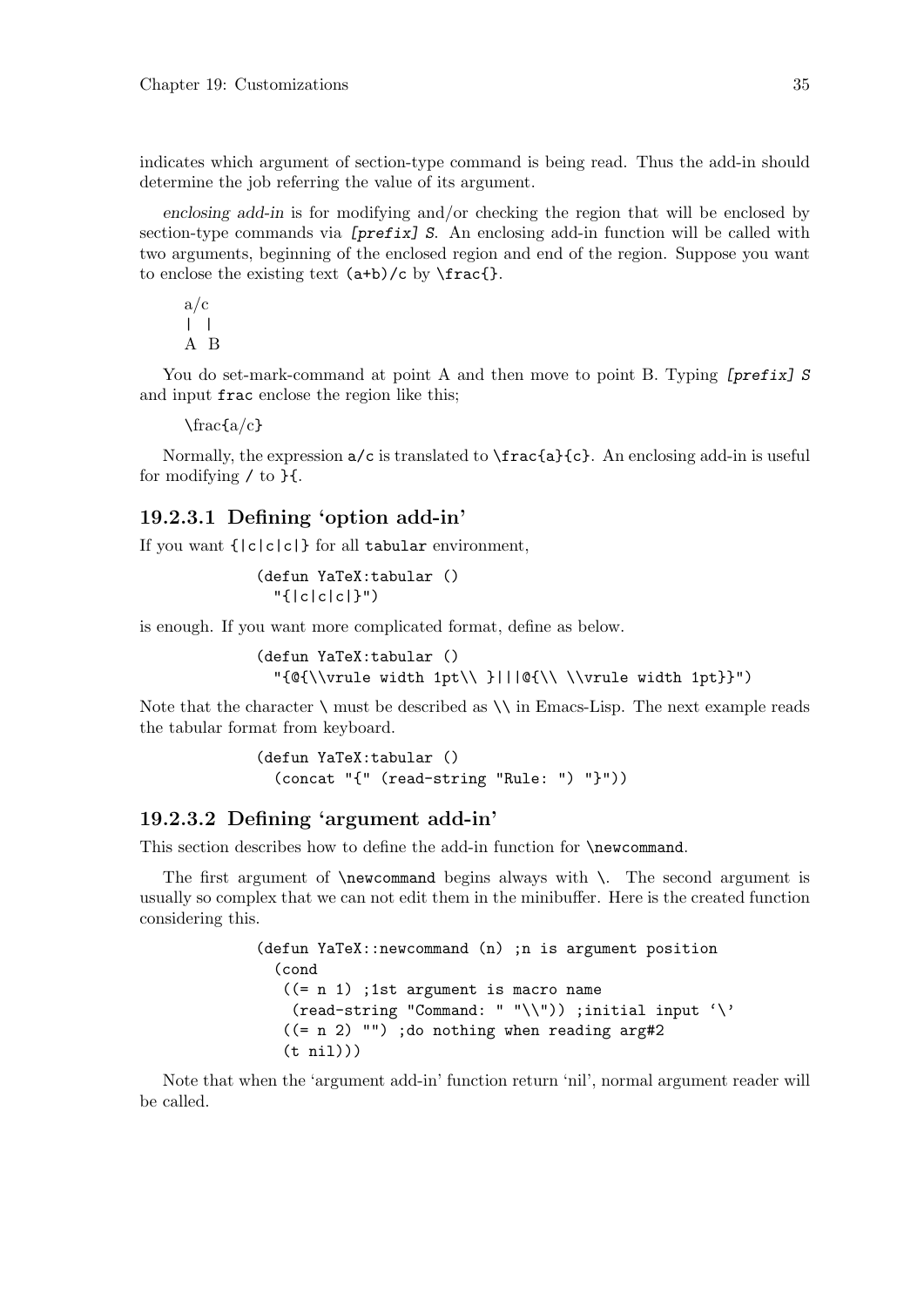# **19.2.3.3 Defining 'enclosing add-in'**

This section describes how to define the add-in function for text enclosed by  $\frac{c}{2}$ .

When enclosing the text  $5/3$  by  $\frac{}{$ rac $\}$ , you might want to replace / with  $\}$ . Enclosing function YaTeX::frac-region is called with two arguments, beginning of enclosed text and end of enclosed text. The function is expected to replace / with }{. Here is an example expression.

```
(defun YaTeX::frac-region (beg end)
  (catch 'done
    (while (search-forward "/" end t)
      (goto-char (match-beginning 0))
      (if (y-or-n-p "Replace this slash(/) with '}{'")
  (throw 'done (replace-match "}{")))
      (goto-char (match-end 0)))))
```
## **19.2.4 How the function is called**

YaTeX calls the add-in functions for specified begin-type, section-type, and maketitle-type command, if any. 'Option add-in' functions for begin-type are called when \begin{ENV} has been inserted, functions for section-type are called just before input of the first argument, and functions for maketitle-type is called after maketitle-type command has been inserted. 'Argument add-in' functions are called at each entry of arguments for section-type commands.

## **19.2.5 Useful functions for creating add-in**

Many add-in functions for typical LaT<sub>EX</sub> commands are defined in 'yatexadd.el'. Those are also useful as references. Here are the short descriptions on useful functions, where [F] means function, [A] means arguments, [D] means description.

- *[F]* YaTeX:read-position
- *[A]* Character list which can show up in the brackets
- **[D]** Return the location specifier such as '[htb]'. When nothing is entered, omit [] itself. If the possible characters are "htbp", call this function as (YaTeX:readposition "htbp")
- *[F]* YaTeX:read-coordinates
- *[A]* Base prompt, X-axis prompt, Y-axis prompt (each optional)
- *[D]* Read the coordinates with the prompt "BasePrompt X-axisPrompt:" for Xaxis, "BasePrompt Y-axisPrompt:" for Y-axis, and return it in the form of " $(X,Y)$ ". The default prompts are Dimension, X, Y respectively.
- *[F]* YaTeX:check-completion-type
- *[A]* One of the symbols: 'begin, 'section, or 'maketitle
- *[D]* Check the current completion type is specified one and cause error if not. The variable YaTeX-current-completion-type holds the symbol according to the current completion type.

## **19.2.6 Contribution**

If you make your own pretty function and you let it be in public, please send me the function. I'm going to include it in the next release.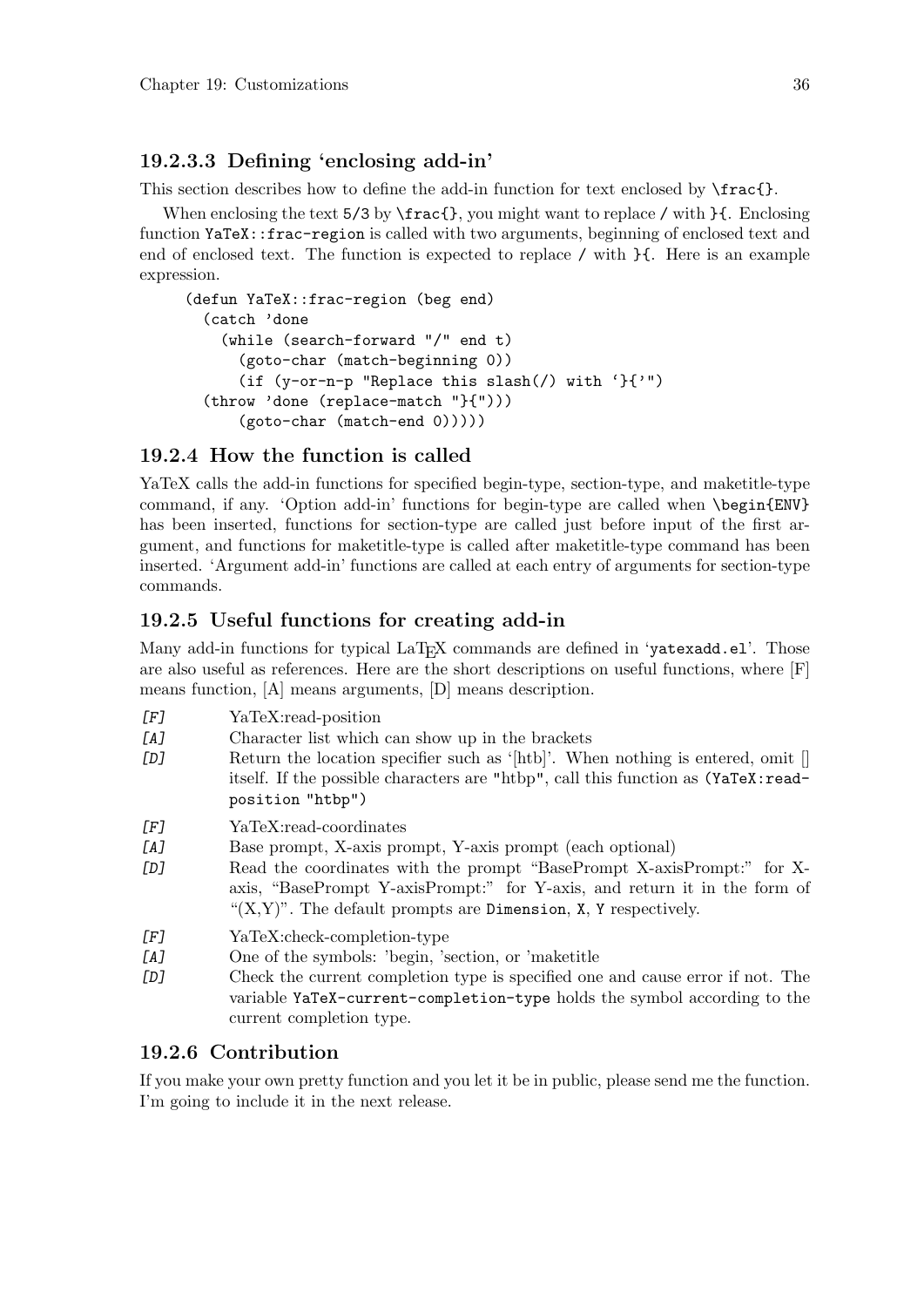# **19.3 Add-in generator**

First, don't forget to read the section of add-in functions Section 19.2 [Add-in functions], page 34. If you easily understand how to define them, there's no need to read this section. But being not familiar with Emacs-Lisp, when you don't have clear idea what to do, this section describes how to get YaTeX make add-in function.

There are two methods of generation. One is for fully interactive generator for beginners and another requires little knowledge of Emacs-Lisp.

### **19.3.1 Generator for beginners**

The former generator is called by

*M-x YaTeX-generate*

strokes. All you have to do is follow the guidances. Defying them may cases the disaster (I wonder what is it???). So when you make some mistake, it is recommendable to type *C-g* and start afresh.

## **19.3.2 Simple generator**

The latter generator is invoked by the next sequence.

```
M-x YaTeX-generate-simple
```
This generator can make both "option add-in" and "argument add-in" (*refer the section add-in functions* Section 19.2.3 [How the add-in function works], page 34), whereas YaTeXgenerate cannot make "argument addin".

For example, assume you have the LaTeX command as follows.

```
\epsinput[t](250,50){hoge.eps}{plain}{Picture of foo}
        (A) (B) (1) (2) (3)(A)Optional parameter to specify the position
  One of t(top), b(bottom), l(left), r(right)
(B)Maximum size of frame
(1)1st argument is filename of EPS file
(2)2nd argument indicates
plain do nothing
frame make frame around image
dframe make double-frame around image
  for included EPS file.
(3)Caption for the picture
```
Now get start with generation. Typing *M-x YaTeX-generate-simple* brings the prompt: (O)ption? (A)rgument?

## **19.3.2.1 Generating "option add-in"**

Since (A), (B) above are optional argument, all we have to do to complete them is define the option add-in for them. Let's generate the function to complete (A).

> M-x YaTeX-generate-simple RET epsinput RET o

Typing as above leads the next prompt.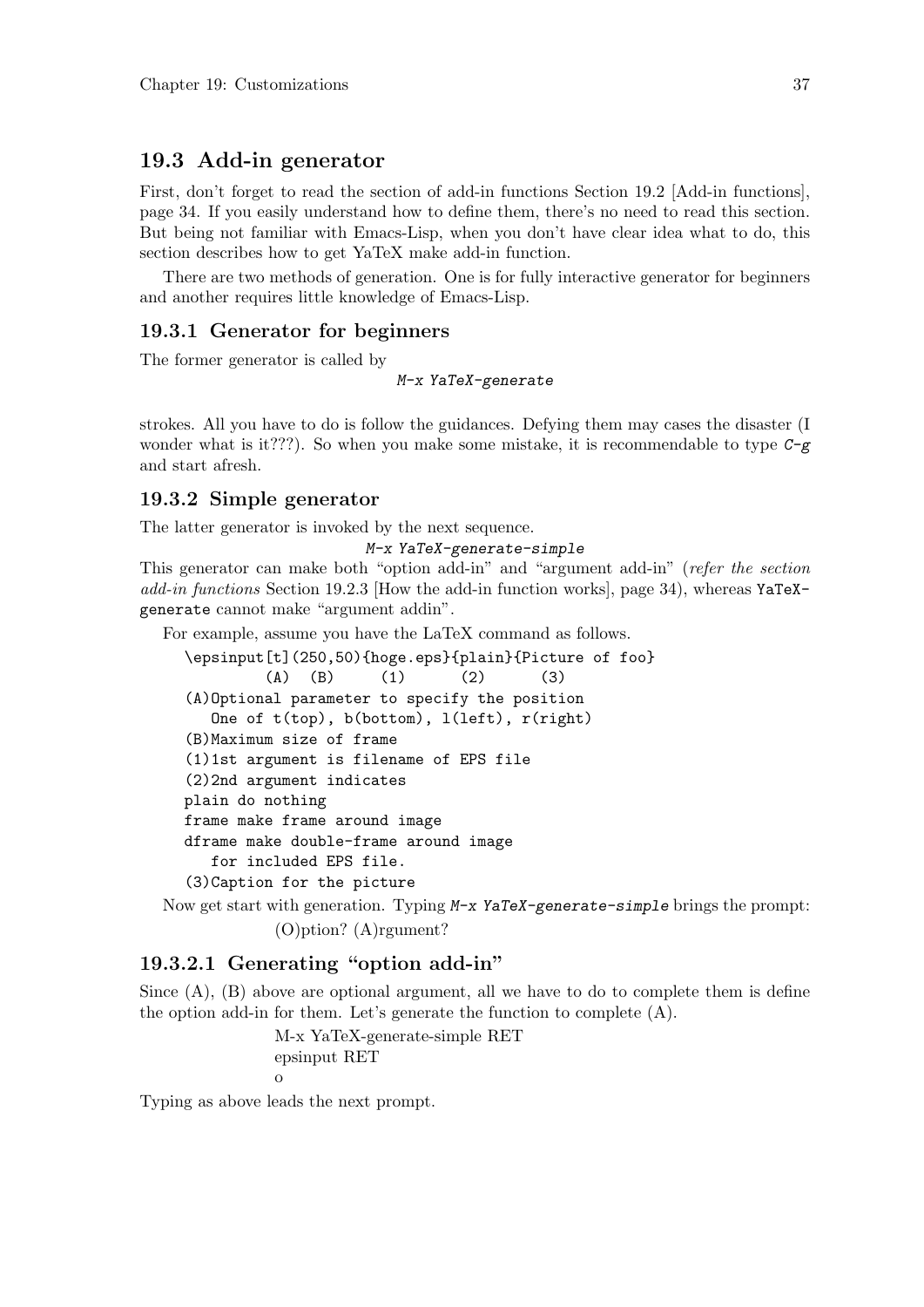Read type(1): (S)tring (C)omplete (F)ile ([)option (P)osition  $co(O)rd$ . (q)uit This asks that "Which type is the completion style of 1st argument?". Here are the possible completion style.

String read plain string Complete read with completion File read file name **Option** read optional string (if string omitted, omit  $\parallel$  too) Position read positional option (like [htbp]) Coord. read coordinates

Quit quit from generating

Since (A) is the optional argument to specify the location of included EPS file, the completion style is Position, and the possible characters are t, b, l, and r. To tell these information to generator, operate as follows.

> Read type(1).... p Acceptable characters: tblr RET

(B) is coordinate. So its completion style is coOrd. We want a prompt meaning "Maximum size" when completion.

> Read type $(2)$ .... o Prompt for coordinates: Max size RET

That's all for optional argument. Select quit.

Read type $(3)$ .... q

Then the generated option add-in function for \epsinput will be shown in the next window.

## **19.3.2.2 Generating "argument add-in"**

Next, create the argument add-in. The arguments for \epsinput are EPS file name, framing style, and caption string in sequence.

> M-x YaTeX-generate-simple RET epsinput RET a

Above key strokes bring the prompt that asks the number of argument. Answer it with 3.

How many arguments?: 3 RET

Then the generator asks the completion style and prompt for completion. Answer them. *f* for FileName and prompt string.

Read type(1).... f

Prompt for argument#1 EPS file name RET

The second argument is one of selected symbol. So the completion type is Completion.

Read type(2).... c

Prompt for argument#2 Include style RET

Then all the candidates ready to be read. Type single RET after entering all.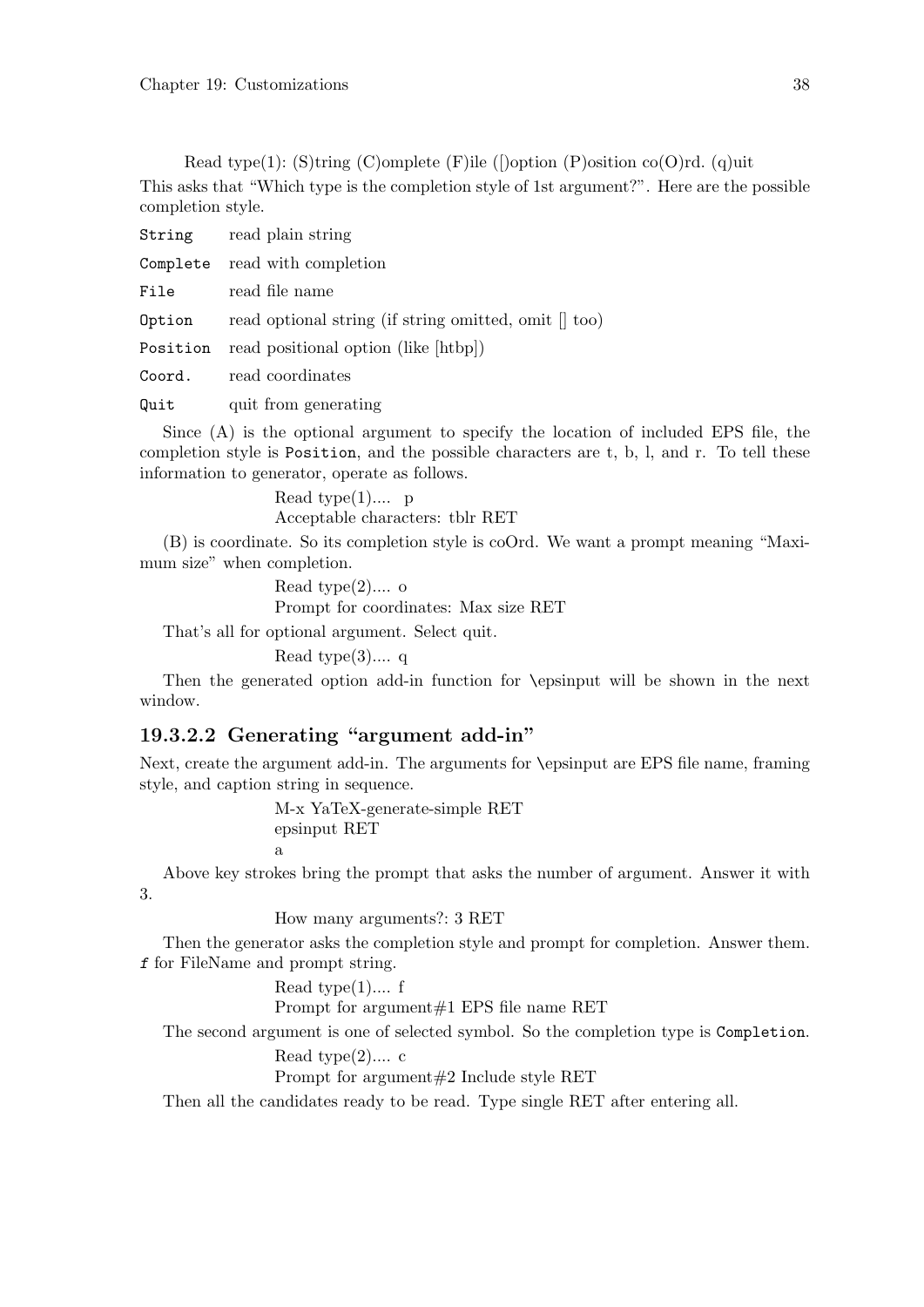Item[1](RET to exit): plain RET Item[2](RET to exit): frame RET Item[3](RET to exit): dframe RET Item[4](RET to exit): RET

The following prompt asks whether the entered string must belong to candidates or not. In this case, since the argument must be one of plain, frame, and dframe, type y.

Require match? (y or n) y

The last argument is the caption string for which any completion is needed.

Read type $(3)$ .... s Prompt for argument#3 Caption RET default: Figure of RET

Finally we'll get the argument add-in in the next window.

## **19.3.3 Contribution**

If you get your own pretty function and you let it be in public, please steel yourself in the happy atmosphere and do not send me the function. I do know it is not fine because it is generated by yatexgen:-p.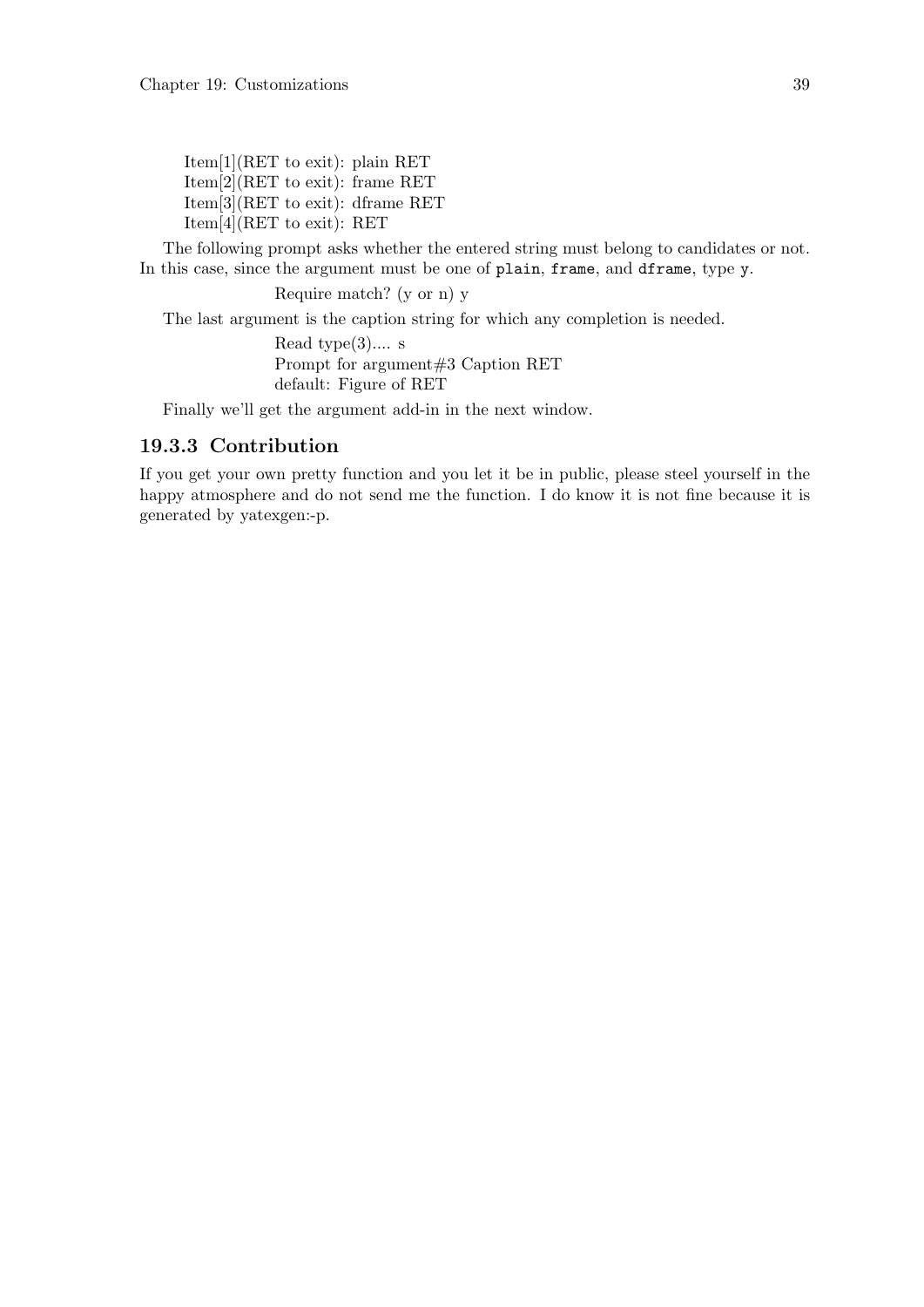# **20 Etcetera**

The standard completion tables provided in 'yatex.el' contain a few LaTEX commands I frequently use. This is to lessen the key strokes to complete entire word, because too many candidates rarely used often cause too many hits. Therefore always try to use completion in order to enrich your dictionary, and you will also find 'Wild Bird' growing suitable for your LaTEX style.

The package name 'Wild Bird' is the English translation of Japanese title 'Yachou', which is a trick on words of Japanese.